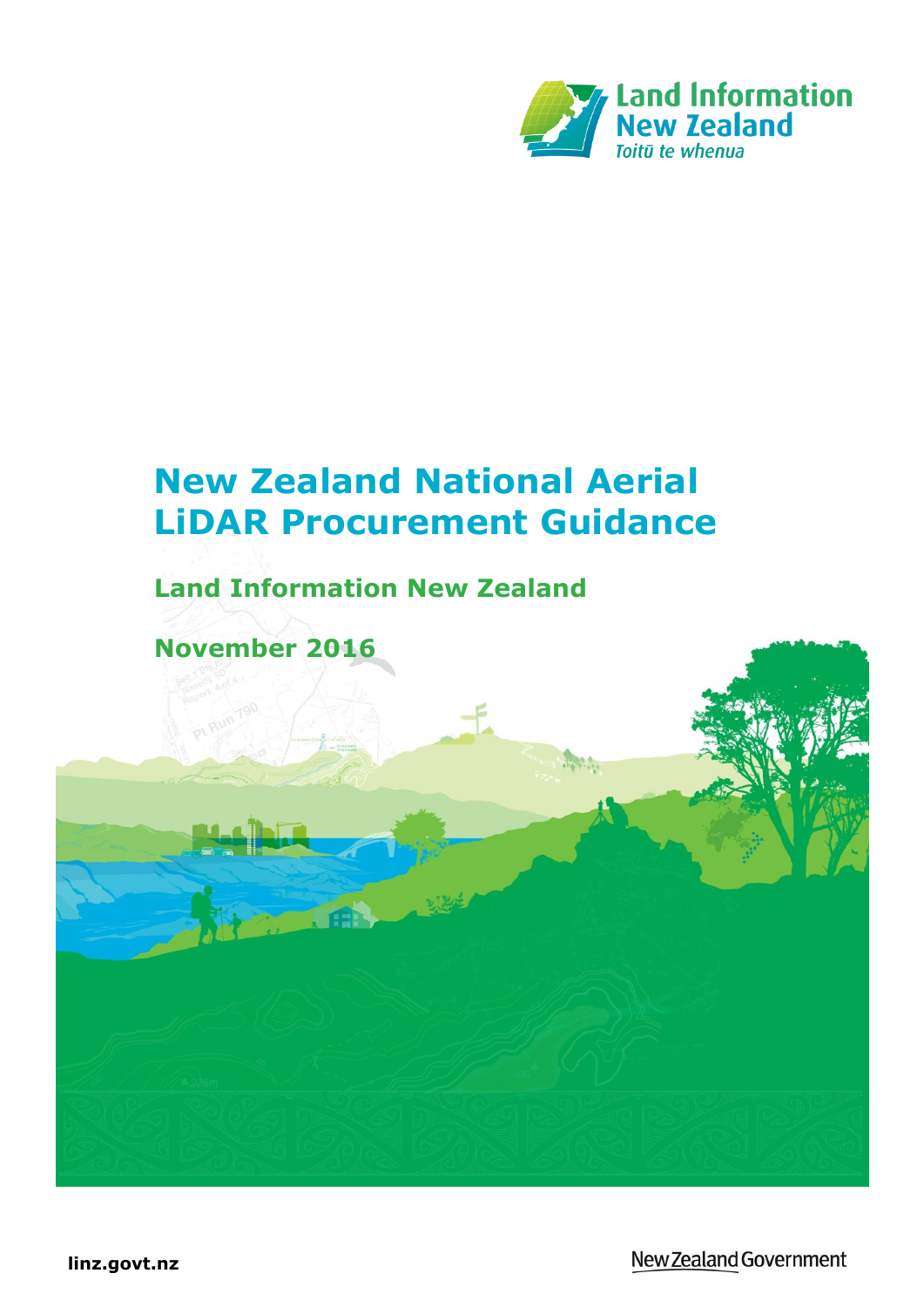

# **Contents**

| 1                                                    |                                                      |  |
|------------------------------------------------------|------------------------------------------------------|--|
| 1.1<br>1.2<br>1.3<br>1.4                             |                                                      |  |
| $\overline{\mathbf{2}}$                              |                                                      |  |
| 2.1<br>2.2<br>2.3<br>2.4<br>2.5<br>2.6<br>2.7<br>2.8 | Summary of Deliverables and Quality Requirements 4   |  |
| 3                                                    |                                                      |  |
| 4                                                    |                                                      |  |
| 4.1<br>4.2<br>4.3<br>4.4<br>4.5<br>4.6               | Summary of deliverables and quality requirements  23 |  |
| 4.7                                                  |                                                      |  |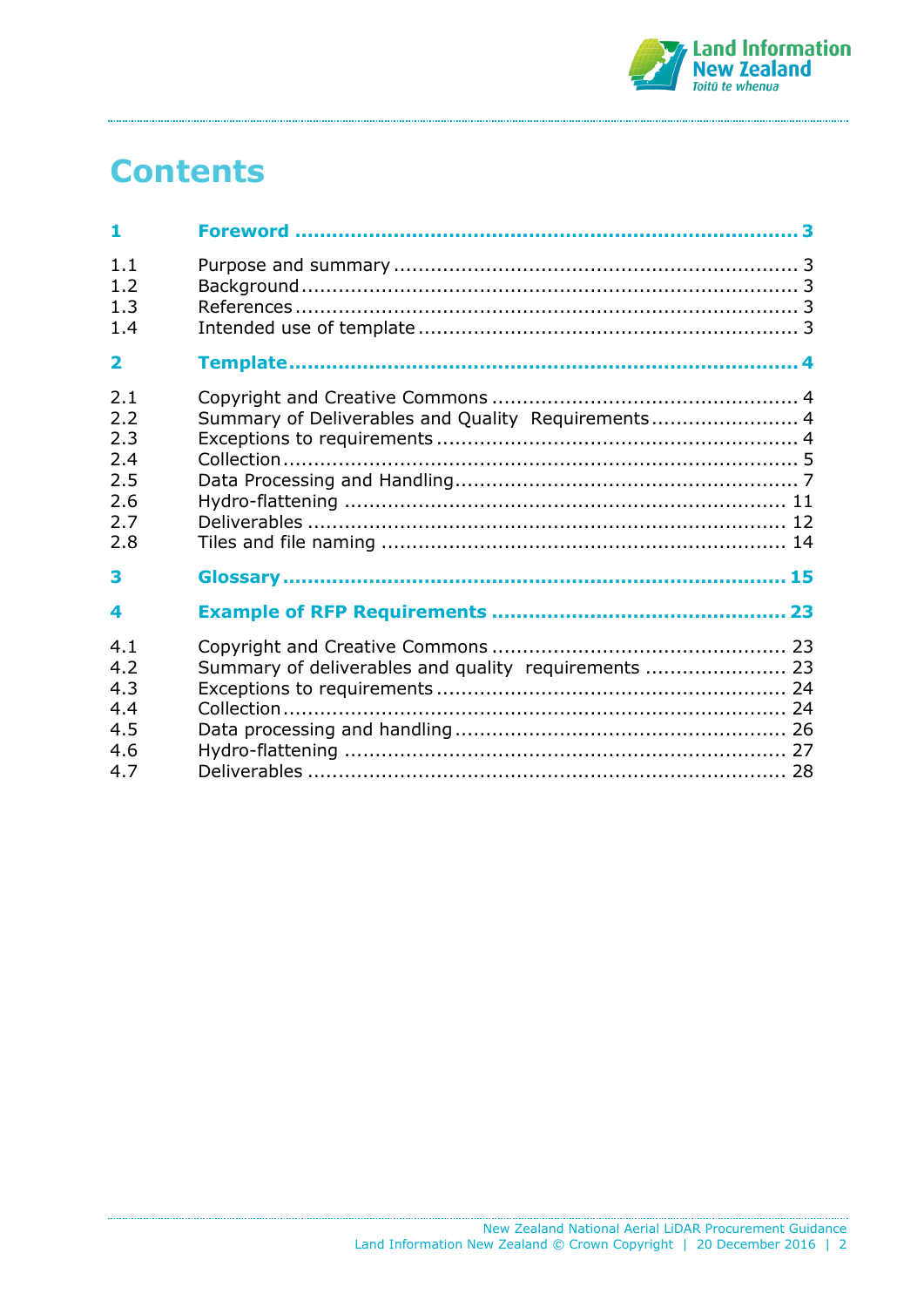# <span id="page-2-0"></span>**1 Foreword**

## <span id="page-2-1"></span>**1.1 Purpose and summary**

This document is intended as guidance to local councils and others procuring aerial LiDAR data that will contribute to the Land Information New Zealand (LINZ) led National Elevation Programme.

Such procurements must meet minimum requirements per the New Zealand National LiDAR Base Specification (National Specification) (reference 1), however, most procuring agencies (Contract Authorities) will have additional requirements.

This document is intended to facilitate procurements by taking advantage of the rigour of the National Specification and providing guidance for the inclusion of common upgrades and additional deliverables. The Template section of this document is intended to be edited for inclusion in procurement documents such as Request For Proposals (RFPs) and contracts.

## <span id="page-2-2"></span>**1.2 Background**

This document was developed with the National Specification, and provides additional information and guidance which is outside the scope of the National Specification.

## <span id="page-2-3"></span>**1.3 References**

- 1. New Zealand National LiDAR Base Specification, Land Information New Zealand, 2016
- 2. LiDAR Base Specification version 1.2, United States Geological Survey, November 2014

## <span id="page-2-4"></span>**1.4 Intended use of template**

The template is intended to be copied into the applicable sections of RFPs and contracts for LiDAR data and deliverables that may be used by the National Elevation Programme.

The **bold text** is intended to be copied verbatim or modified as relevant for RFPs and contracts, the highlighted text in [square brackets] is to be updated by the Contract Authority, and the *italicised text* is commentary that should be deleted. For ease of reference, the applicable section in the specification is referenced in the commentary.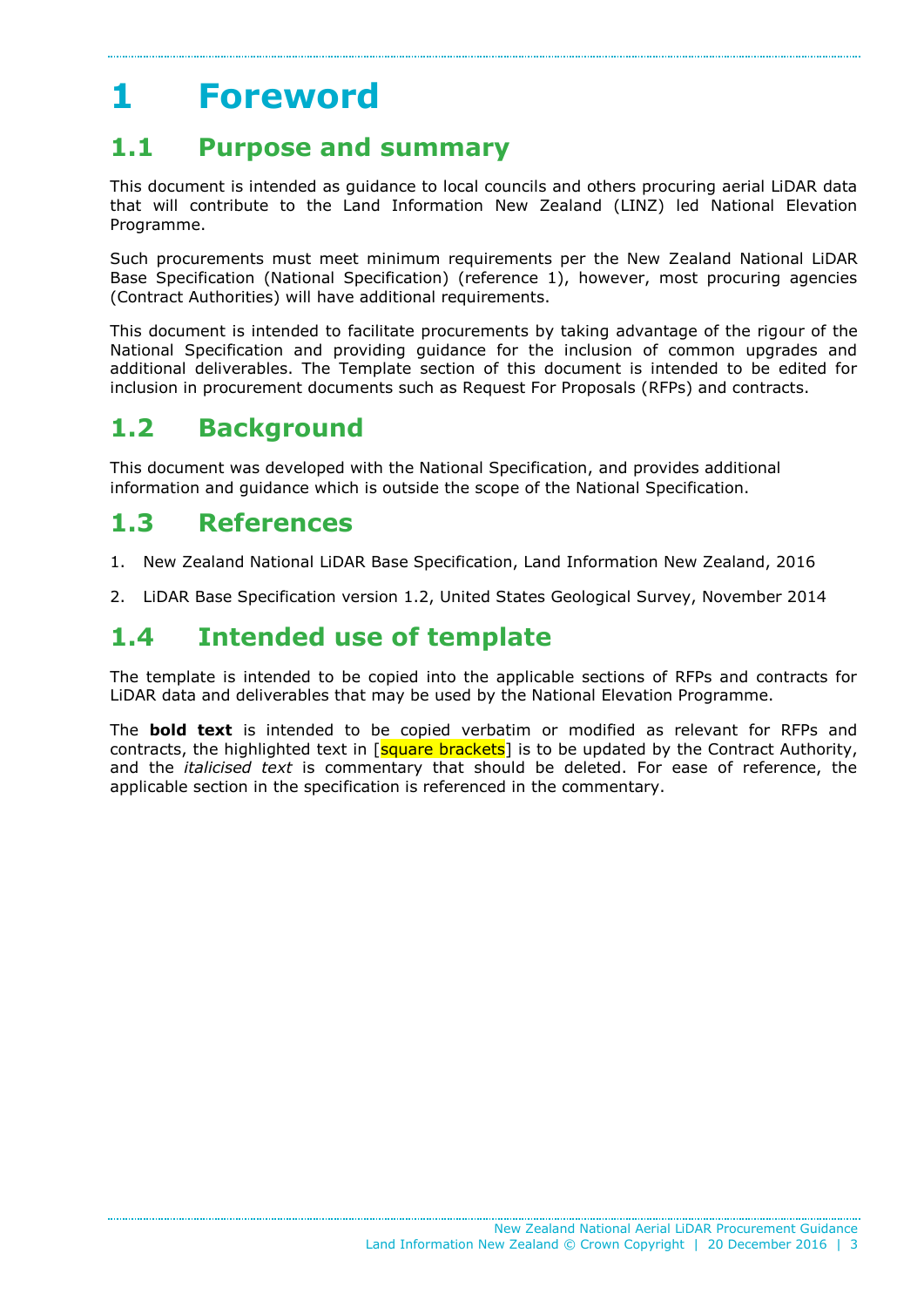# <span id="page-3-0"></span>**2 Template**

## <span id="page-3-1"></span>**2.1 Copyright and Creative Commons**

*[Section 3. Repeated from the National Specification as it is commonly included separately from technical requirements in procurement documents.]*

**[The Contract Authority] requires unrestricted copyright to all delivered data and reports, allowing it to release data for widespread re-use with a Creative Commons Attribution 3.0 New Zealand licence (CC BY) with attribution to [the Contract Authority] in line with the New Zealand Government Open Access Licensing framework (NZGOAL).**

## <span id="page-3-2"></span>**2.2 Summary of Deliverables and Quality Requirements**

[*Add additional deliverables and increased quality requirements to the summary table below to reflect requirements beyond the National Specification requirements/deliverables.]*

**The deliverables in this procurement are to meet the requirements and provide the deliverables of the New Zealand National LiDAR Base Specification** (**National Specification) plus any ADDITIONAL requirements and deliverables specified. In summary, the following is required:**

| <b>Deliverables:</b>           |                                                                                  |                                          |  |  |
|--------------------------------|----------------------------------------------------------------------------------|------------------------------------------|--|--|
| A                              | 1m gridded bare earth digital elevation model (DEM)<br><b>NZTM2000, NZVD2016</b> |                                          |  |  |
| B                              | 1m gridded digital surface model (DSM)                                           | <b>NZTM2000, NZVD2016</b>                |  |  |
| C                              | <b>Classified (tiled) point cloud</b>                                            | [LAS v1.4], NZTM2000,<br><b>NZVD2016</b> |  |  |
| D                              | <b>Breaklines</b>                                                                | <b>NZTM2000</b>                          |  |  |
| Е                              | <b>Project reports and metadata</b>                                              |                                          |  |  |
| F                              |                                                                                  |                                          |  |  |
|                                |                                                                                  |                                          |  |  |
| <b>Quality requirements:</b>   |                                                                                  |                                          |  |  |
| <b>Vertical Accuracy (95%)</b> |                                                                                  | $\leq$ 20 cm                             |  |  |
| Horizontal Accuracy (95%)      |                                                                                  | $≤100$ cm                                |  |  |
|                                | <b>Pulse density</b><br>$\geq$ 2 pls/m2                                          |                                          |  |  |

## <span id="page-3-3"></span>**2.3 Exceptions to requirements**

*[Section 4. Any exceptions to the national requirements are understood to be by the Contract Authority with agreement of those contributing funding or in-kind support to the applicable dataset, including LINZ if it is hosting the data.]*

**The delivery is expected to meet or exceed the minimum requirements set in the National Specification, plus the additional requirements in this tender document. Technical alternatives that enhance the data or associated products are encouraged, may be submitted with any tender response, and will be given due professional consideration by the Contract Authority.**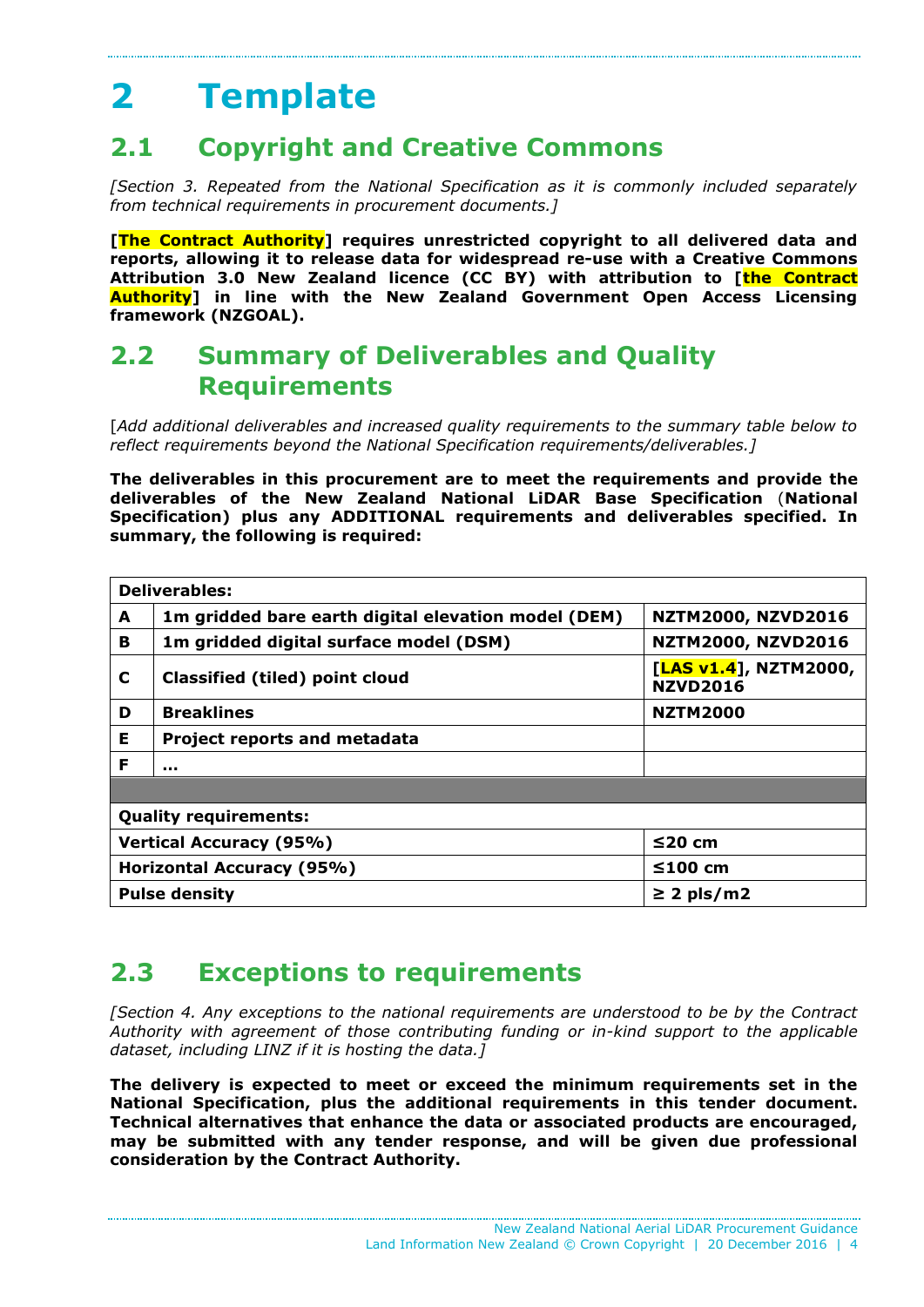**The following requirements in this document are exceptions to, and override, the National Specification requirements:**

 **[None]**

## <span id="page-4-0"></span>**2.4 Collection**

### 2.4.1 Collection area

*[Section 5.1. Describe the collection area. Include a map and shape file of the project extent, and the area of coverage in square kilometres. If it is buffered, state this and delete the below statement.]*

**The vendor shall indicate the width of all buffers that will be included in the collection to ensure the delivered products are free of edge effects and not missing data. The unbuffered project extent specified by the Contract Authority shall be adequately buffered by the vendor to avoid edge effects and ensure against missing data.**

## 2.4.2 Capture delivery and timeframes

*[Describe the required timeframes for capture and delivery, including "leaf-off" periods if relevant. Rather than specifying the delivery dates, this could be requested from the vendor.]*

- **(a) Data is to be captured beginning [insert date], with a requirement for all data to be captured before [insert date].**
- **(b) A first delivery of 5km<sup>2</sup> minimum is to be delivered before [insert date].**
- **(c) Final delivery for all datasets is [insert date].**

**A detailed delivery and payment schedule will be developed in the contract.**

### 2.4.3 Ouality level

*[Section 5.2. The minimum acceptable point cloud quality level for the National Specification is per below. This quality level is considered the minimum acceptable for regional scale data capture, and individual procurements may require better accuracy and greater pulse density, especially for urban areas and dense forests. If so, insert these requirements below.* 

*Note that that the achievable accuracy is related to the capture altitude, and as a result more stringent accuracy requirements will result in increased cost.* 

*The ≤100 cm horizontal accuracy requirement is in line with what can be achieved when meeting the ≤20.0 cm vertical accuracy requirement. If higher accuracy surveys are desired it is recommended that the Contract Authority seeks vendor information on the tradeoffs between cost, accuracy, and precision.*

*Rigour, expertise, and experience is required in order for the vendor to meet the requirement for the base requirement of ≤20.0 cm (95%) vertical accuracy. As part of the RFP it is highly recommended to request that the vendor describes the methodologies that will be used to achieve the required accuracy, how this will be independently verified, and proposed course of action if the required quality criteria are not met at check sites. The vendor should also provide examples of other projects they have delivered that have achieved this level of accuracy, including references.]*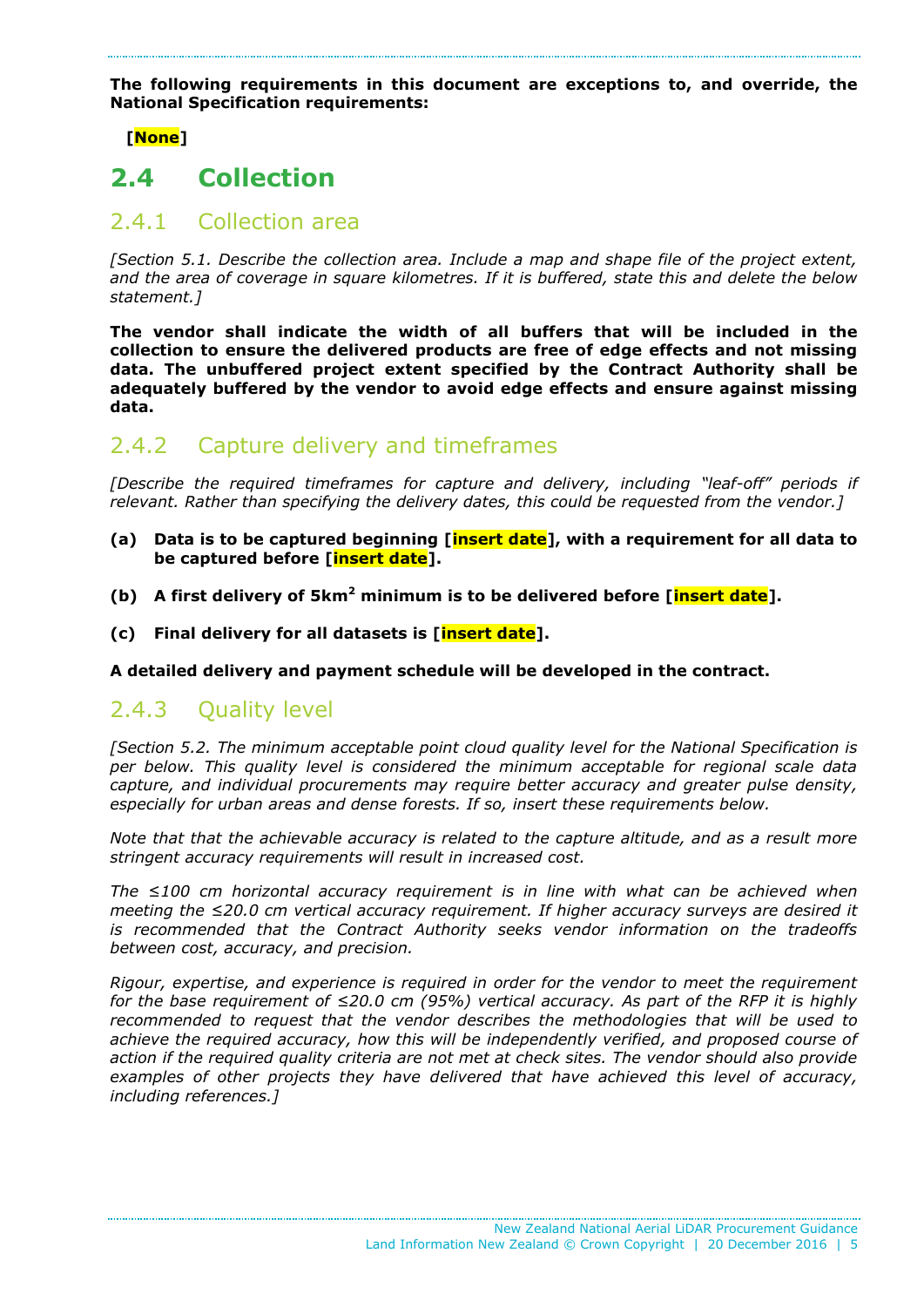#### **The minimum acceptable point cloud quality is:**

| <b>Vertical Accuracy (95%)</b>                   | $≤20$ cm                   |
|--------------------------------------------------|----------------------------|
| <b>Horizontal Accuracy (95%)</b>                 | ≤100 cm                    |
| <b>Aggregate Nominal Pulse Density</b><br>(ANPD) | $\geq$ 2pls/m <sup>2</sup> |

**Describe the methodologies that will be used to achieve this required accuracy, how this will be independently verified, and actions that will be taken if the required quality criteria is not met at check sites. Provide examples (including references) of other projects you have delivered that have achieved this level of accuracy.**

### 2.4.4 Multiple discrete returns

*[Section 5.3. If more than three returns per pulse is required, indicate it here.]*

### 2.4.5 Data voids

*Section 5.5. Data voids are gaps in the point cloud first return coverage, caused by problems such as instrumentation failure, processing anomalies, surface non-reflectance, improper survey planning, etc.* 

*The National Specification is aimed at regional scale initiatives and does not set requirements for survey planning criteria such as flying altitudes, scan angles, or overlapping coverage aimed at ensuring adequate ground coverage beyond the ANPD in unobstructed areas.* 

*Data voids will occur where features such as buildings, trees, and steep terrain will obstruct the line of sight of the LiDAR instrument. If this is not acceptable, for example because there would be data voids in urban canyons or steep gorges, then the project expectations should be noted here. The expectations of void-free coverage and the proposed flight planning should be discussed with the vendor prior to contracting to ensure the project requirements are achieved.]*

**The vendor shall include their proposed flight planning including flying altitudes, scan angles, and swath overlap to ensure the project expectations are met.**

## 2.4.6 Collection conditions

*[Section 5.6. Insert any additional collection condition criteria, such as a more stringent low tide window, tidal restriction beyond the Coastal Marine Area, flood stages, river level and*  flows, crop or plant growth cycles. Clarify if there are specific floodplains or wetlands that *require special consideration. In some cases, such as with simultaneous bathymetry data capture or for steep and rugged coastlines, the tidal requirement may be relaxed. Note that tidal window requirement can have a significant impact on data capture efficiency.]*

## 2.4.7 Photographic imagery

*[It is not a National Specification requirement to collect imagery simultaneously with the LiDAR capture, but for systems that have integrated digital cameras it may be desirable for applications such as colouring the point cloud or contributing to classification. Modify and include the following if relevant.]* 

**Where an acquisition system has integrated digital cameras, it is highly desirable that imagery is to be captured simultaneously with the LiDAR when flying during suitable light conditions. All imagery shall be delivered per the tiling and naming convention in the specification. This deliverable should be included in the proposal as a line item.**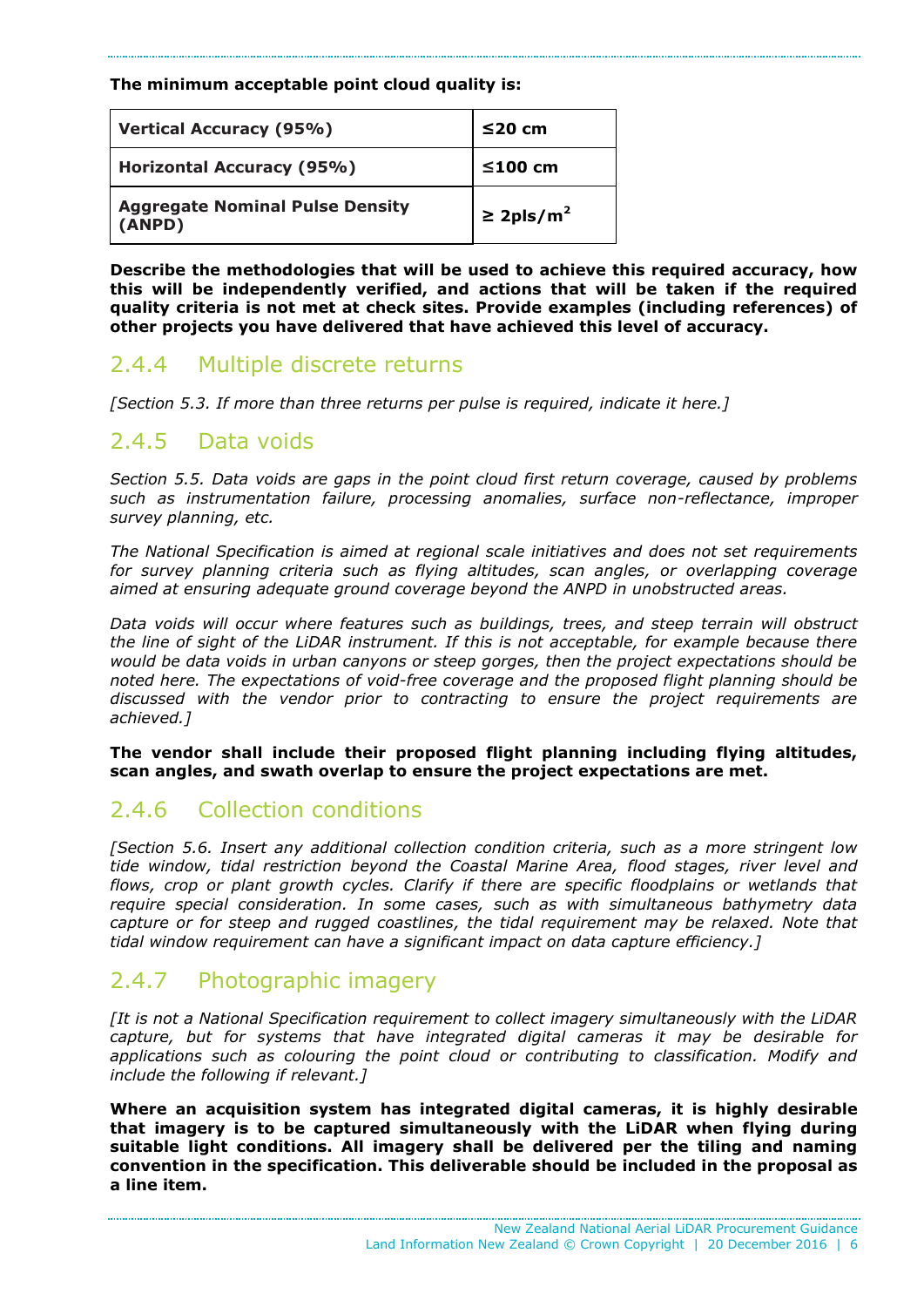## <span id="page-6-0"></span>**2.5 Data Processing and Handling**

## 2.5.1 LAS file format

*[Section 6.1. Select the desired version and delete the others. If unsure, discuss with LINZ, a data supplier, or other industry professional.* 

*LAS v1.4, supplied in the LAZ format, is the preferred format for National Elevation Programme LiDAR point cloud data. It provides additional functionality including more classifications, capacity to include additional data such as near-infrared (NIR) and Normalised Difference Vegetation Index (NDVI), extended point formats, custom Domain Profiles, and increased return count. Uptake by industry has been varied and some software packages may not yet support this format.* 

*The Contract Authority may prefer delivery in LAS v1.2 or LAS v1.3. This is acceptable for datasets where the extra functionality of LAS v1.4 is not needed.*

*LAS v1.3 includes additional functionality for waveform data.*

*LAS v1.2 has been the most common in recent New Zealand procurements.*

*LAZ is a lossless compressed format of LAS that offers about 10x compression.]*

#### **ASPRS LAS Version 1.4, using Point Data Record Format 6, 7, 8, 9 or 10**

or

**ASPRS LAS Version 1.2**

or

#### **ASPRS LAS Version 1.3**

### 2.5.2 Full waveform data

*[Specify if full waveform data is required, including the required format. Use of full waveform*  data is mainly by specialists who can advise further on their requirements, and it is not *common in government procurements.]*

### 2.5.3 Datums and coordinate reference system

*[Section 6.3. The National Specification specifies NZGD2000, NZVD2016, and NZTM2000 as the required geodetic datum, height system, and projection. The use of NZTM2000 allows for consistent overlays of spatial data collected at different times New Zealand's tectonically active landscape. If deliverables are ALSO required to be in a different datum, height system, or projection, make a general note here and be specific in the applicable sections. There may be cases where ellipsoidal coordinates referenced to the epoch of collection are desired, for example when using temporally spaced datasets to examine displacements or strain across fault zones. In such cases this should be explicitly specified in terms of the applicable International Terrestrial Reference Frame (ITRF), and the Contract Authority is advised to contact LINZ for further guidance.]*

#### **Deliverables shall be provided in terms of both:**

- **NZGD2000, NZVD2016, NZTM2000 and**
- **[insert geodetic datum name], [insert vertical datum name], [insert projection name]**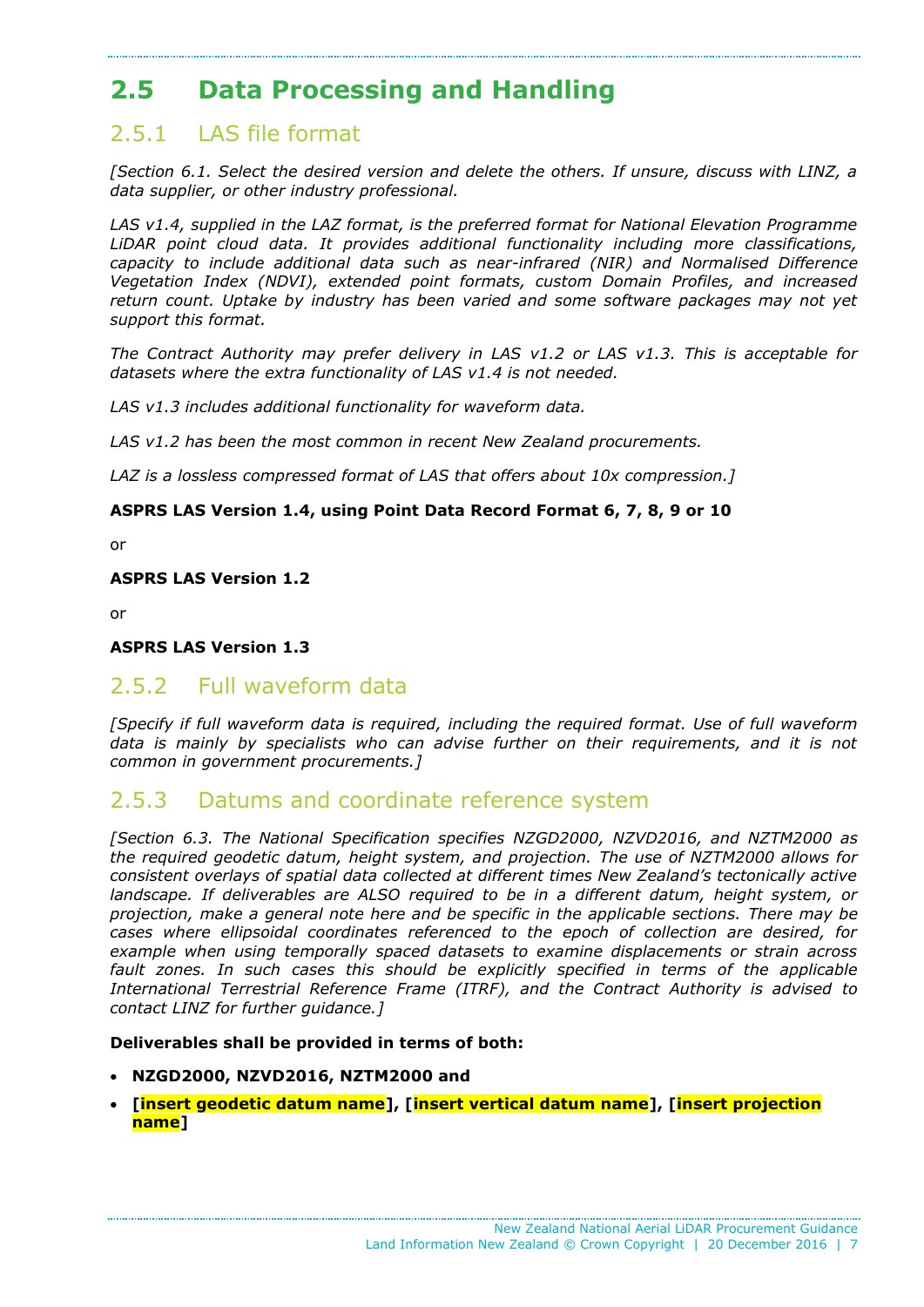### 2.5.4 Positional accuracy validation

*[Section 6.4. The National Specification specifies the number of check sites based on the size of the survey area, and requires that the project vertical accuracy requirement is met at every check site and the project horizontal accuracy is met at every applicable check site. An*  adequate number of check sites is crucial to accurately estimate the survey positional *accuracy.* 

*The National Specification only requires accuracy assessment of the point cloud in nonvegetated areas. If additional accuracy assessments are required, such as for vegetated areas or to check the DEM, include these requirements here.*

*In some circumstances it may also be appropriate to obtain third-party quality assurance/quality control (QA/QC) by another contractor.*

*The contract should include the consequences if the LiDAR data does not meet the positional accuracy requirement at any check site.* 

*The National Specification requires a QA/QC report but does not require the supply of check site data, and the Contract Authority should request this as a deliverable if they intend to do their own data verification.]*

**The vendor shall state the proposed quantity and locations of check sites in the proposal, and the details of the local check sites. The preferred check site is to be made up of 25 or more points on a grid with 5 metre spacing on a flat and smooth surface.**

**The point cloud is expected to comply with the required vertical and horizontal accuracies at all check sites before the vendor undertakes further classification and processing. If the project accuracy requirements are not met at any check site then this must be investigated and reported to and discussed with [the Contract Authority]. The cause of non-compliance must be identified and a repeat LIDAR survey of the local area, at the vendors expense, may be required if the LiDAR data is determined to be the cause of significant non-compliance. In special cases the [Contract Authority] may agree to minor excursions from the required accuracy. This must be documented in the project QA/QC report.**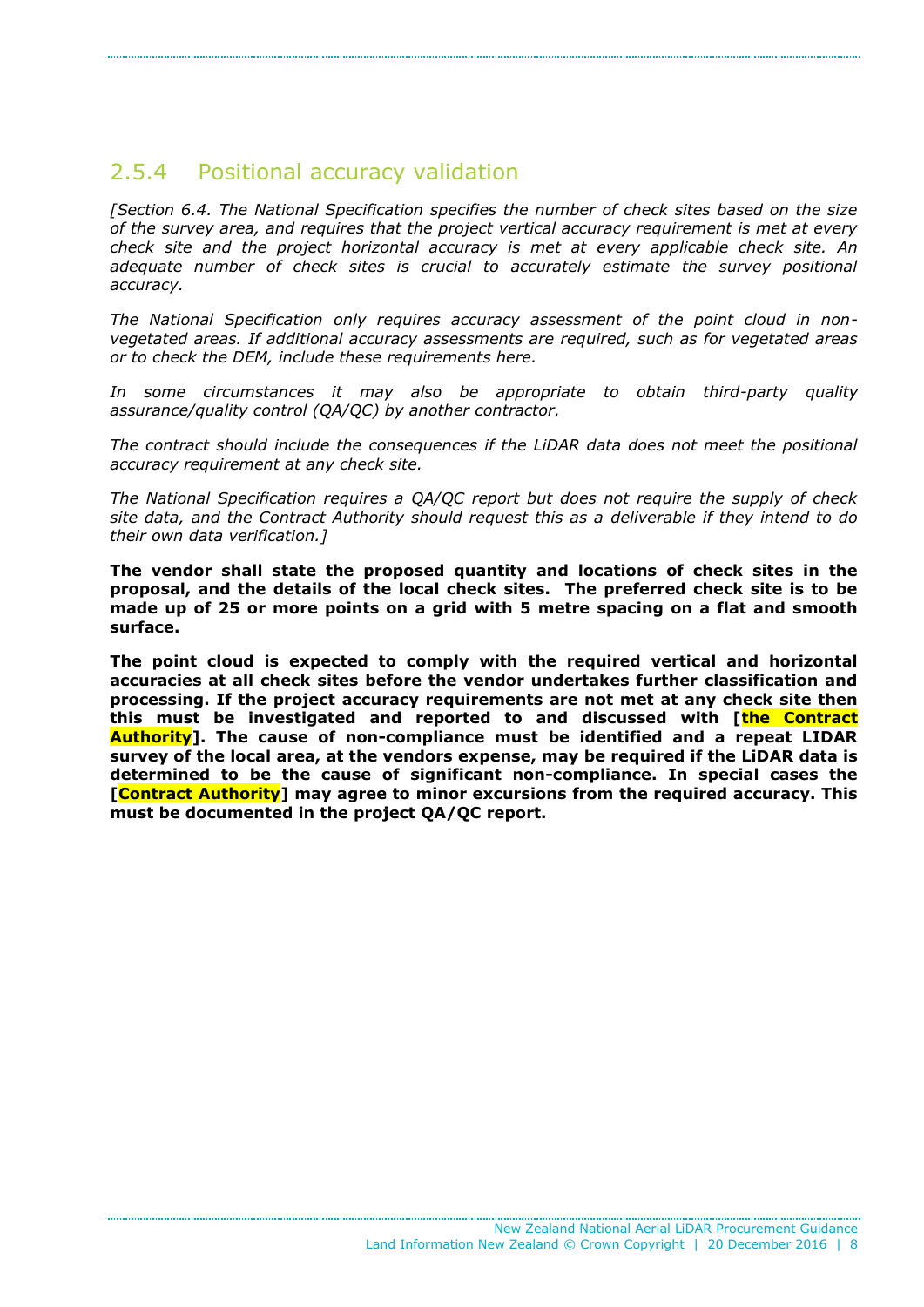## 2.5.5 Point Classification

*[Section 6.7. Delete the classification rows (beyond the minimum requirements) that are not required, and insert any custom classifications if required. If requesting vegetation classsifications, review and modify the vegetation ranges as necessary so they are representative of local conditions.]* 

|  | The following LAS classification is required: |  |
|--|-----------------------------------------------|--|
|  |                                               |  |

| Code   | Description                                         |
|--------|-----------------------------------------------------|
| 1      | Processed, but unclassified (a minimum requirement) |
| 2      | Ground (a minimum requirement)                      |
| 3      | Low vegetation $(0.5m)$                             |
| 4      | Medium vegetation (0.5m-2m)                         |
| 5      | High vegetation (>2m)                               |
| 6      | <b>Building</b>                                     |
| 7      | Low noise (LAS v1.4), noise (LAS v1.2/3)            |
|        | (a minimum requirement)                             |
| 9      | Water (a minimum requirement)                       |
| 10     | Rail                                                |
| 11     | Road surface                                        |
| 12     | Overage (LAS v1.2/3 only)                           |
| 13     | Wire $-$ guard (shield)                             |
| 14     | Wire $-$ conductor (phase)                          |
| 15     | Transmission tower                                  |
| 16     | Wire-structure connector (insulator)                |
| 17     | Bridge deck                                         |
| 18     | High noise (LAS v1.4) (a minimum requirement)       |
| 64-255 | User defined in LAS v1.4                            |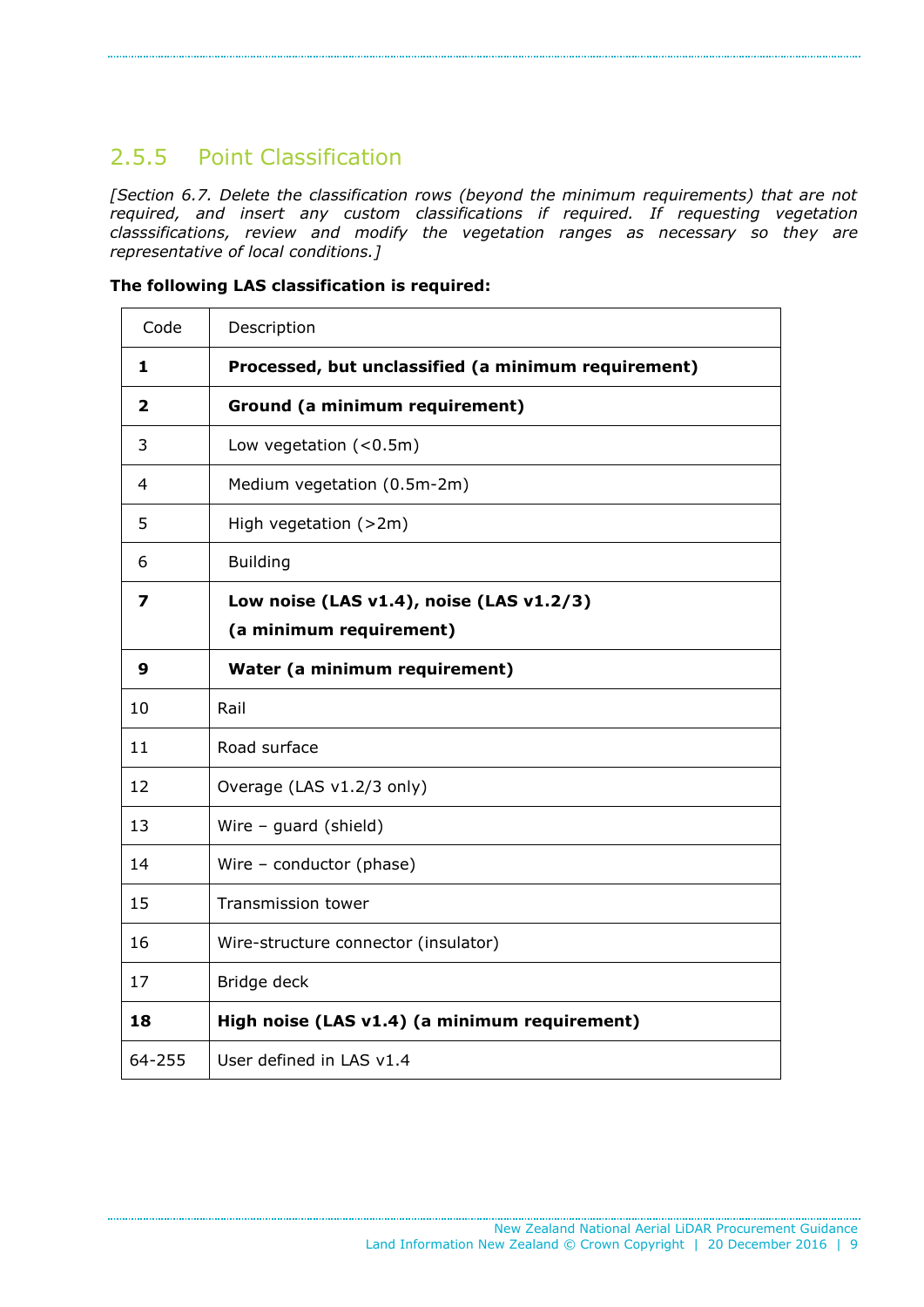## 2.5.6 Classification accuracy

*[Section 6.8. The National Specification requires Classification Level 2 or higher that within any 1km x 1km area, no more than 2 percent of non-withheld points will have demonstrable errors in the classification value. Insert any further specific classification accuracy requirements here. The following classification levels are provided for reference:*

#### *Level 0 – Undefined (CL0)*

*All points allocated class 0 (not processed for classification) or 1 (default – not further classified) by LiDAR processing software with no classification algorithms applied. No specified classification accuracy.*

*Level 1 - Automated and Semi-Automated Classification (CL1)*

*Fully or semi-automated, batch processing of the point cloud data into, at a minimum, the following classes: 1 (unclassified), 2 (ground), 7 (low/high points and noise), 9 (water). At Level 1, some of these classes such as water (9) might be derived with the assistance of masking or other semi-automated techniques. Classification accuracy required: 95% for Ground points (minimum), and other classes as specified.*

#### *Level 2 - Ground surface improvement (CL2) ( national minimum)*

*Automated processing of point cloud data into, at a minimum, the following classes: 1 (not further classified into a specific category), 2 (ground), 7 (low/high points and noise), 9 (water). Data is further enhanced, using automated and manual methods, by the removal of significant anomalies which remain in the ground class (2). Classification accuracy required: 98% for Ground points (minimum), and other classes as specified.*

*Level 3 - Ground Correction (CL3)*

*Significant and highly supervised (often manual or semi-automated) effort is generally required for this level to ensure that only actual ground points are assigned to class 2. Typically, this editing will both remove and add points to the ground, vegetation and water classes derived using the automated algorithms. Full manual line scan editing of batch output may be required in highly complex environments.*

*Typically this level of classification would only be undertaken to meet highly specific project requirements (such as hydrological modelling) over localised areas which typically make up a small proportion of the total survey area such as vegetation along water courses.*

*Features which may require special attention include water and areas where the ground surface may be obscured including: densely vegetated water courses, rainforest, dense coastal vegetation or grass, rocky outcrops/boulders, contour/levee banks, wood/rubbish piles and islands. Classification accuracy required: 99% for ground points (minimum), and other classes as specified.*

*Level 4 - Detailed Classification and Correction (CL4)*

*Detailed classification and correction of all specified classes. When specified, each class must achieve the required classification accuracy. Typically this level of classification would only be undertaken to meet highly specific project requirements. Classification accuracy required: 99% for all specified classes.*

*Level 3 and 4 may often require reference imagery to achieve the required specifications.]*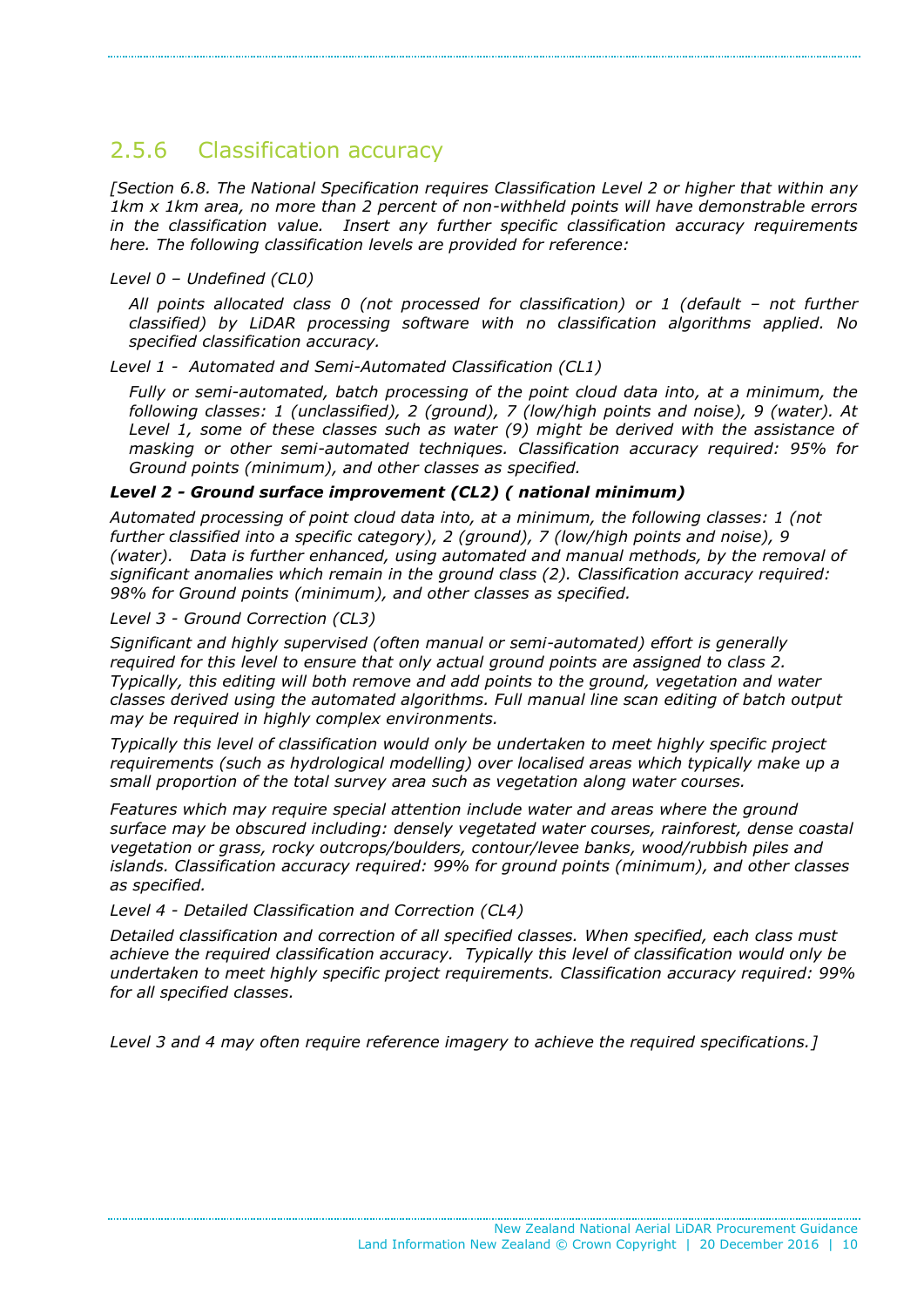## <span id="page-10-0"></span>**2.6 Hydro-flattening**

*[Section 7. Hydro-flattening is the process of creating a LiDAR-derived DEM in which water surfaces appear as they would in traditional topographic DEMs created from photogrammetric digital terrain models (DTMs).* 

*LiDAR data consists solely of mass points, and by itself remains limited in its ability to precisely define the boundaries or locations of distinct linear features such as water bodies, streams, and rivers. The lack of breaklines in the intermediate triangulated irregular network (TIN) data structure causes triangulation to occur across water bodies, producing a water surface filled with irregular, unnatural, and visually unappealing triangulation artefacts. These artefacts are then carried into the derived DEM, and ultimately into contours developed from the DEM.* 

*To achieve the same character and appearance of a traditional topographic DEM (or to develop a hydrologically enforced DEM) from LiDAR source data, breaklines must be developed separately using other techniques. These breaklines are then integrated with LiDAR points as a complete DTM, or used to modify a DEM previously generated without breaklines. The final DEM shall be a hydro-flattened (not hydro-enforced) topographic DEM suitable for integration into the National Elevation Model.*

The use of breaklines is the predominant method used for hydro-flattening. The National *Elevation Programme requires the delivery of breaklines for all flattened water bodies, and any other breaklines developed for each project.* 

*Hydroflattening and breaklines are required for the following per the National Specification:*

- *Inland ponds and lakes of 10,000 m<sup>2</sup> (1 hectare) or larger.*
- *Inland streams and rivers of a 30-m and greater nominal width.*
- *Non-tidal boundary waters.*
- *Tidal waters.*
- *Permanent islands 5,000 m<sup>2</sup> or larger.*

*Modify (or delete) the example below to provide any ADDITIONAL hydroflattening and breakline requirements, and provide sufficient detail that it is clear to the vendor what is expected. It is recommended to specify which river section require hydro-flattening since the requirement for a 30-m nominal width is open to interpretation, especially for braided rivers.]*

**The following river sections require hydro-flattening: [describe]**

**The following ADDITIONAL breaklines are required to be collected and incorporated into the DEMs and DSMs, and delivered as ESRI shapefiles:**

**Single line streams: [describe]**

**Double line stopbanks: [describe]**

**Levees: [describe]**

**Seawalls: [describe]**

**Dams: [describe]**

…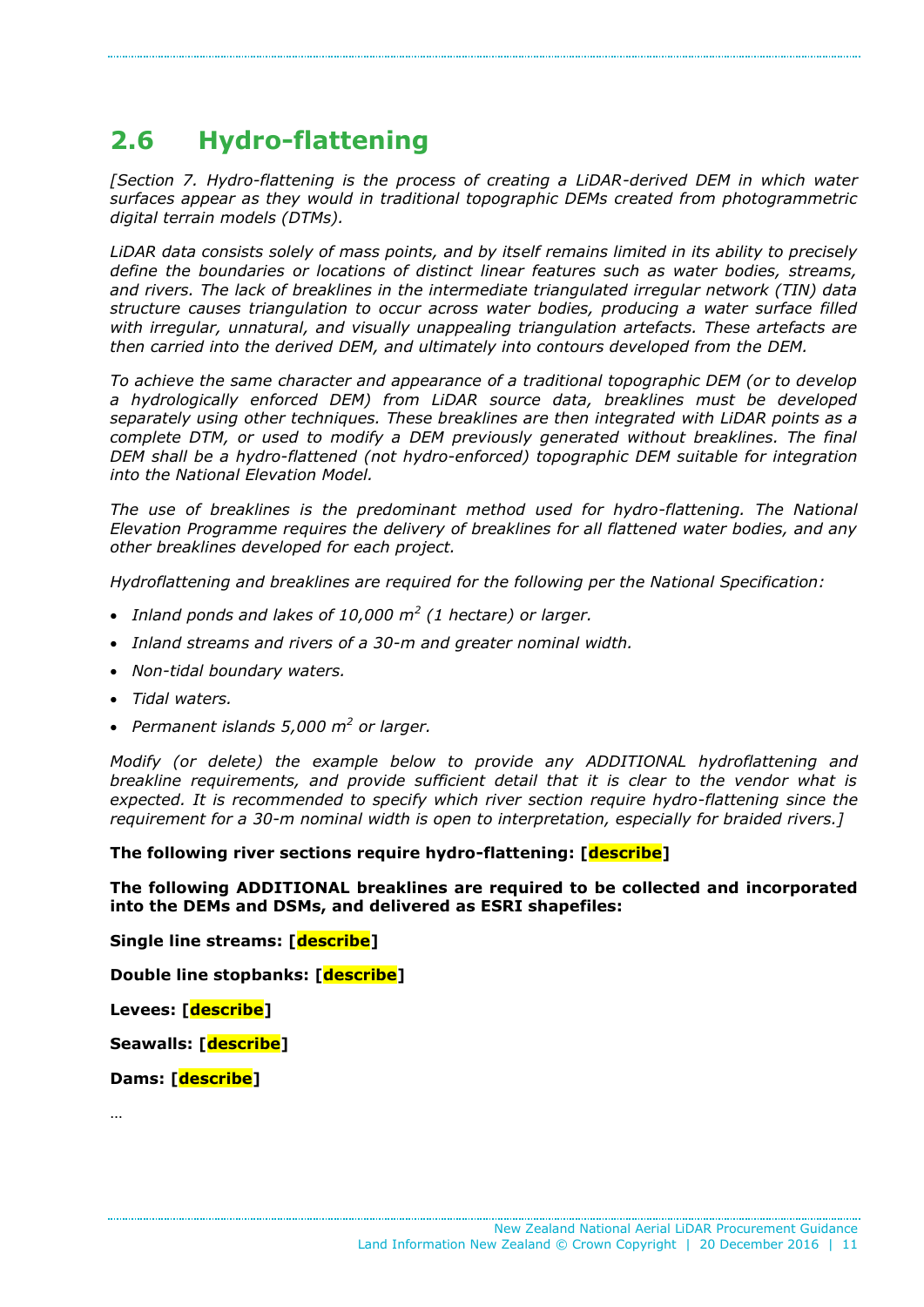## <span id="page-11-0"></span>**2.7 Deliverables**

### 2.7.1 Reporting

*[Section 8.1. The National Specification requires detailed project reporting for the overall project and the individual required products. Include any additional reporting requirements here. Note that LINZ produces dataset specific metadata to accompany the datasets hosted in the LINZ Data Service, based on the project reports provided from the vendor. If structured or dataset specific metadata is required directly from the vendor, include that here.]*

## 2.7.2 Survey data

*[The delivery of the survey data is not a national requirement; however the Contract Authority should request this to allow for independent QA.]*

**All survey control data (with adequate metadata) used in meeting the requirements of this contract must be supplied to ensure independent Quality Assurance (QA) of the survey operations.**

### 2.7.3 Raw point cloud swaths

*[Either edit or delete as applicable. The raw point cloud data is not a national requirement; however vendors are required to keep a copy of all project source data for a minimum of five years. There may be cases where the raw point cloud swaths are a desirable deliverable. Insert the desired coordinate reference system in (e). This is a specialist product, and the end users should review the RFP requirements to ensure their needs are met.]*

**The raw point cloud swaths are required. This is the swath data, prior to editing such as removing points from outside the buffered project extent. All collected swaths shall be delivered as part of the raw point cloud deliverable, including calibration swaths and crossties. Raw point cloud deliverables shall include or conform to the following procedures and specifications:**

- **(a) All collected points, fully calibrated, georeferenced, and adjusted to ground, organised and delivered in their original swaths, one swath per file. If production processing required segmentation of the swath files, then multiple files per swath is acceptable.**
- **(b) Each swath shall be assigned a unique File Source Identification (ID), and each point within the swath shall be assigned a Point Source ID equal to the File Source ID.**
- **(c) Fully compliant [LAS v1.4, Point Data Record Format 6-10], or [LAS v1.2/3], delivered in LAZ format.**
- **(d) If collected, waveform data in external PulseWaves auxiliary files with the extension .pls.**
- **(e) Delivered in the [insert CRS] coordinate reference system. Correct and properly formatted georeference information as Open Geospatial Consortium (OGC) well known text (WKT) in all LAS file headers.**
- **(f) GPS times recorded as Adjusted GPS Time at a precision sufficient to allow unique timestamps for each pulse.**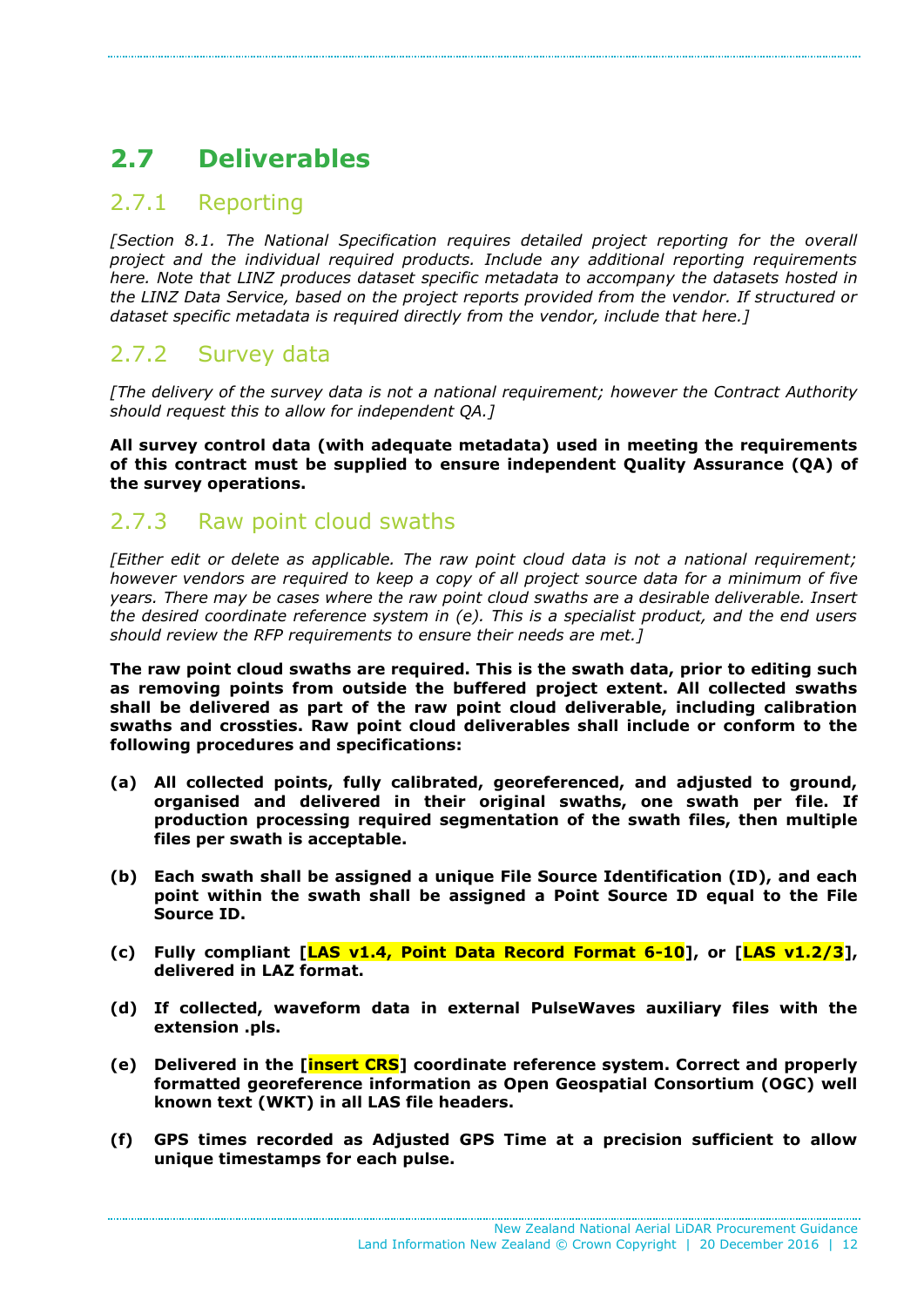#### **(g) Height values reported to 3 decimal places (nearest mm). (While not significant for accuracy, this supports numerical processing and reduces the number of identical values caused by rounding.)**

#### **(h) Intensity values, normalised to 16-bit by multiplying the value by 65,536/(intensity range of the sensor) per LAS v1.4.**

## 2.7.4 Classified point cloud tiles

*[Section 8.2. Delivery of a classified point cloud is required in the National Specification and is to be provided in the NZTM2000 coordinate system/projection and the NZVD2016 normalorthometric vertical datum. Insert any additional requirements here, such as the need for a copy in a different coordinate system (such as ITRF) or datum (such as the local vertical datum).]*

### 2.7.5 Bare-earth and surface raster elevation models

*[Section 8.3. Delivery of a gridded bare-earth DEM and a surface (first return/highest feature) DSM is required in the National Specification and is to be provided in the NZTM2000 coordinate system and the NZVD2016 vertical datum. Review the details in the National Specification, then insert any additional requirements here, such as the need for a copy in a local vertical datum, a different reference system, a different grid spacing that 1-m, a different format than geotiff, etc.]*

## 2.7.6 Breaklines

*[Section 8.4. The National Specification requires the delivery of the breaklines representing all hydro-flattened features in a project, delivered as ESRI Shape files (.shp) using the NZTM2000 projection. If these are also required in a different format/projection, enter that here.]*

### 2.7.7 Contours

*[The National Specification does not require the delivery of contours, however, this is a commonly requested product and is included below. Delete or modify as appropriate.]* 

- **(a) The required contour interval is [2] metres.**
- **(b) Contour lines are required to edge match across all tiles.**
- **(c) Contour lines will be smoothed to give an acceptable cartographic appearance, but not to the point of loss of integrity in the elevation values.**
- **(d) Contours will include attributed height values in the [insert datum] vertical datum.**
- **(e) Contours will be interpolated through data gaps caused by man-made features, except in the case of large buildings (>3000m<sup>2</sup> ) where contours should go around the buildings. The methodology for this will be discussed with the Contract Authority prior to project commencement.**
- **(f) Contours are expected to go around, and not through, lakes, dams and other large bodies of water.**

### 2.7.8 Additional deliverables

[Include any additional deliverables required, such as:

- *Full waveform data*
- *Bathymeric data capture and products.*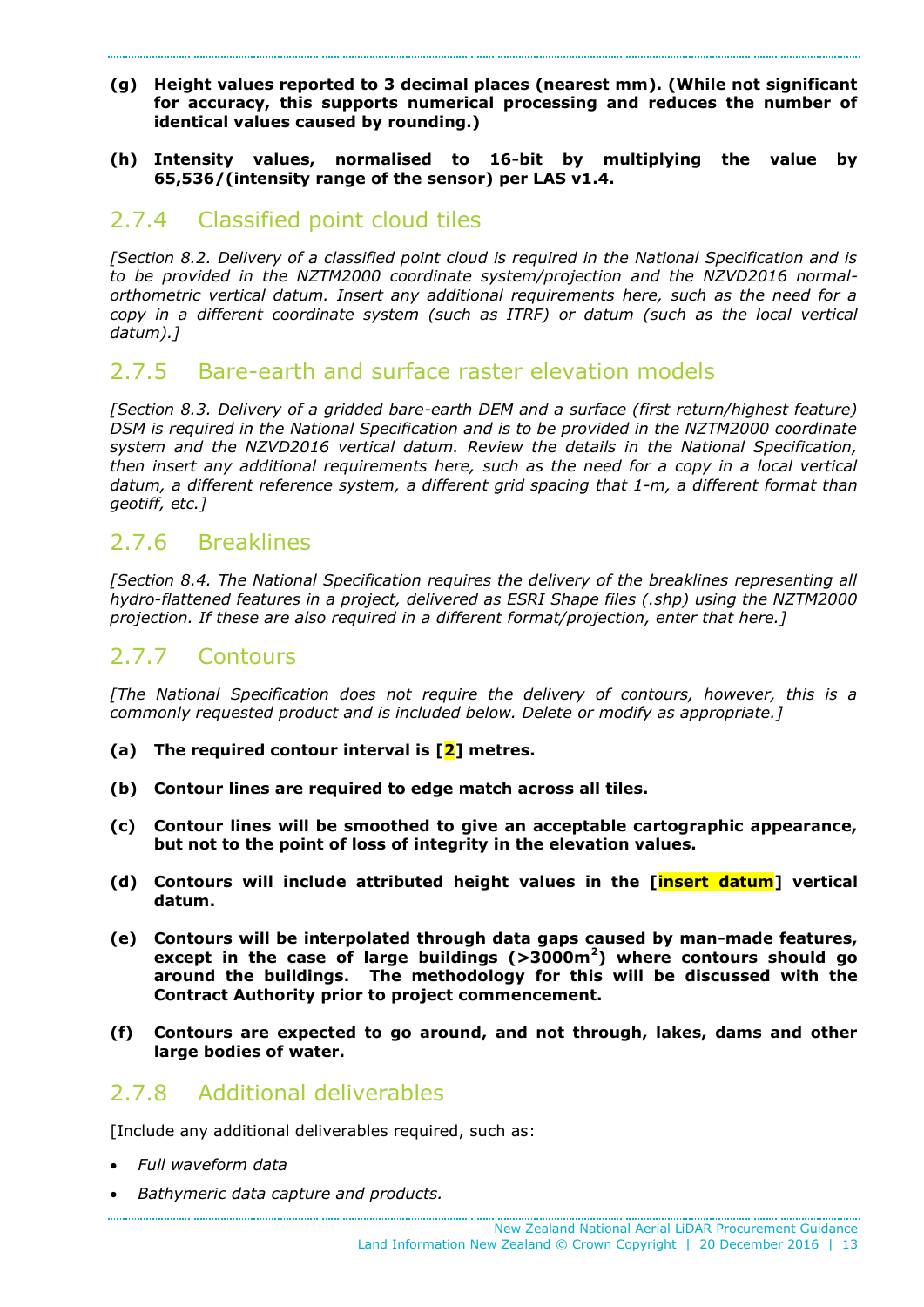- *Extracted buildings: Roof outlines with maximum elevation or height above ground as an attribute.*
- *Top-of-Canopy (first return) Raster Surface: Raster representing the highest return within each cell.*
- *Canopy height model: a difference between Digital Surface Model (DSM), being developed from first returns and the digital elevation model (DEM) created from the ground returns.*
- *Intensity images (8 or 16-bit gray scale, tiled):*
	- **Interpolation based on first returns.**

or

- **Interpolation based on all-returns, summed.**
- *Colourised pixels (RGB values typically from simultaneous photography)*
- *Hydrologically enforced (Hydro-Enforced) DTMs as an additional deliverable.*
- *Hydrologically conditioned (Hydro-Conditioned) DTMs as an additional deliverable. etc]*

## 2.7.9 Global Navigation Satellite System (GNSS) data

*[Section 8.5. The National Specification requires the delivery of GNSS data for all base station occupations of existing or new benchmarks in excess of 6 hours. If new marks are to be incorporated into the LINZ survey control system as order 4 or better, compliance with the relevant specifications and standards is required. Contact LINZ prior to adding this as a requirement.]*

## <span id="page-13-0"></span>**2.8 Tiles and file naming**

*[Section 9. The National Specification requires 1:1000 NZTopo50 subtiles for the DEM, DSM, and point cloud, based on NZTM2000 coordinates, with a standard file naming convention. Enter any additional tile requirements here and/or under the applicable deliverable. If an alternate tiling scheme or naming convention is specified for the core National Elevation Programme deliverables then duplicate deliveries of the same dataset will be required.]*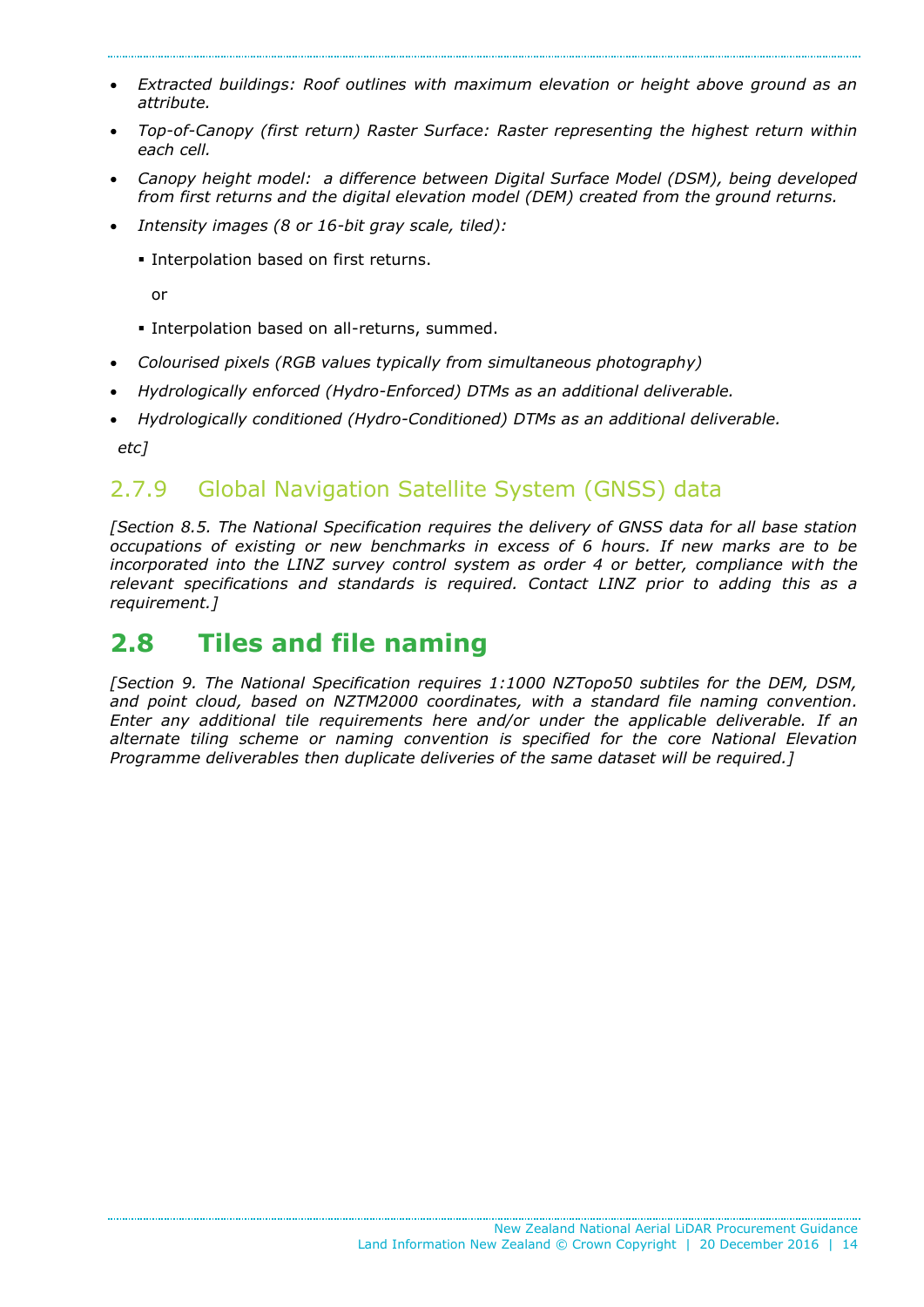# <span id="page-14-0"></span>**3 Glossary**

**Note:** Many of the following terms and definitions are from the US Geological Survey LiDAR Base Specification (reference 2) and are used with permission.

| <b>Term</b>                                    | <b>Meaning</b>                                                                                                                                                                                                                                                                                                                                                                                                                                                                                                                                                                                                                                                                                                                                            |
|------------------------------------------------|-----------------------------------------------------------------------------------------------------------------------------------------------------------------------------------------------------------------------------------------------------------------------------------------------------------------------------------------------------------------------------------------------------------------------------------------------------------------------------------------------------------------------------------------------------------------------------------------------------------------------------------------------------------------------------------------------------------------------------------------------------------|
| accuracy                                       | The closeness of agreement between a test result or measurement result and the<br>true value. As used in this specification accuracy refers to local accuracy and is the<br>uncertainty of the bare-earth point cloud and DEM data relative to 4 <sup>th</sup> order or<br>better control. See the LINZ Standard for Geospatial Accuracy Framework for<br>accuracy related definitions. See precision.                                                                                                                                                                                                                                                                                                                                                    |
| aggregate<br>nominal pulse<br>density (ANPD)   | The total density of pulses (not points) recorded by the LiDAR instrument per<br>specified unit area resulting from the aggregate of all collections such as overlap or<br>multiple passes. A variant of nominal pulse density that expresses the total<br>expected or actual density of pulses occurring in a specified unit area resulting from<br>multiple passes of the light detection and ranging (LiDAR) instrument, or a single<br>pass of a platform with multiple LiDAR instruments, over the same target area. In<br>all other respects, ANPD is identical to nominal pulse density (NPD). In single<br>coverage collection, ANPD and NPD will be equal. See aggregate nominal pulse<br>spacing, nominal pulse density, nominal pulse spacing. |
| aggregate<br>nominal pulse<br>spacing (ANPS)   | A variant of nominal pulse spacing that expresses the typical or average lateral<br>distance between pulses in a LiDAR dataset resulting from multiple passes of the<br>LiDAR instrument, or a single pass of a platform with multiple LiDAR instruments,<br>over the same target area. In all other respects, ANPS is identical to nominal pulse<br>spacing (NPS). In single coverage collections, ANPS and NPS will be equal. See<br>aggregate nominal pulse density, nominal pulse density, nominal pulse spacing.                                                                                                                                                                                                                                     |
| artefacts                                      | An inaccurate observation, effect, or result, especially one resulting from the<br>technology used in scientific investigation or from experimental error. In bare-earth<br>elevation models, artefacts are detectable surface remnants of buildings, trees,<br>towers, telephone poles or other elevated features; also, detectable artificial<br>anomalies that are introduced to a surface model by way of system specific<br>collection or processing techniques. For example, corn-row effects of profile<br>collection, star and ramp effects from multidirectional contour interpolation, or<br>detectable triangular facets caused when vegetation canopies are removed from<br>LiDAR data.                                                       |
| attitude                                       | The orientation of a body, described by the angles between the axes of that body's<br>coordinate system and the axes of an external coordinate system. In<br>photogrammetry, the attitude is the angular orientation of a camera (roll, pitch,<br>yaw), or of the photograph taken with that camera, with respect to some external<br>reference system. With LiDAR, the attitude is normally defined as the roll, pitch and<br>heading of the instrument at the instant an active pulse is emitted from the sensor.                                                                                                                                                                                                                                       |
| bare earth                                     | The terrain, free from vegetation, buildings and other man-made structures.<br>Elevations of the ground.                                                                                                                                                                                                                                                                                                                                                                                                                                                                                                                                                                                                                                                  |
| bare earth<br>digital elevation<br>model (DEM) | See digital elevation model (DEM)                                                                                                                                                                                                                                                                                                                                                                                                                                                                                                                                                                                                                                                                                                                         |
| boresight                                      | Calibration of a LiDAR sensor system equipped with an Inertial Measurement Unit<br>(IMU) and global positioning system (GNSS) to determine or establish the accurate:<br>Position of the instrument $(x, y, z)$ with respect to the GNSS antenna; and<br>Orientation (roll, pitch, heading) of the LiDAR instrument with respect to<br>$\bullet$<br>straight and level flight.                                                                                                                                                                                                                                                                                                                                                                            |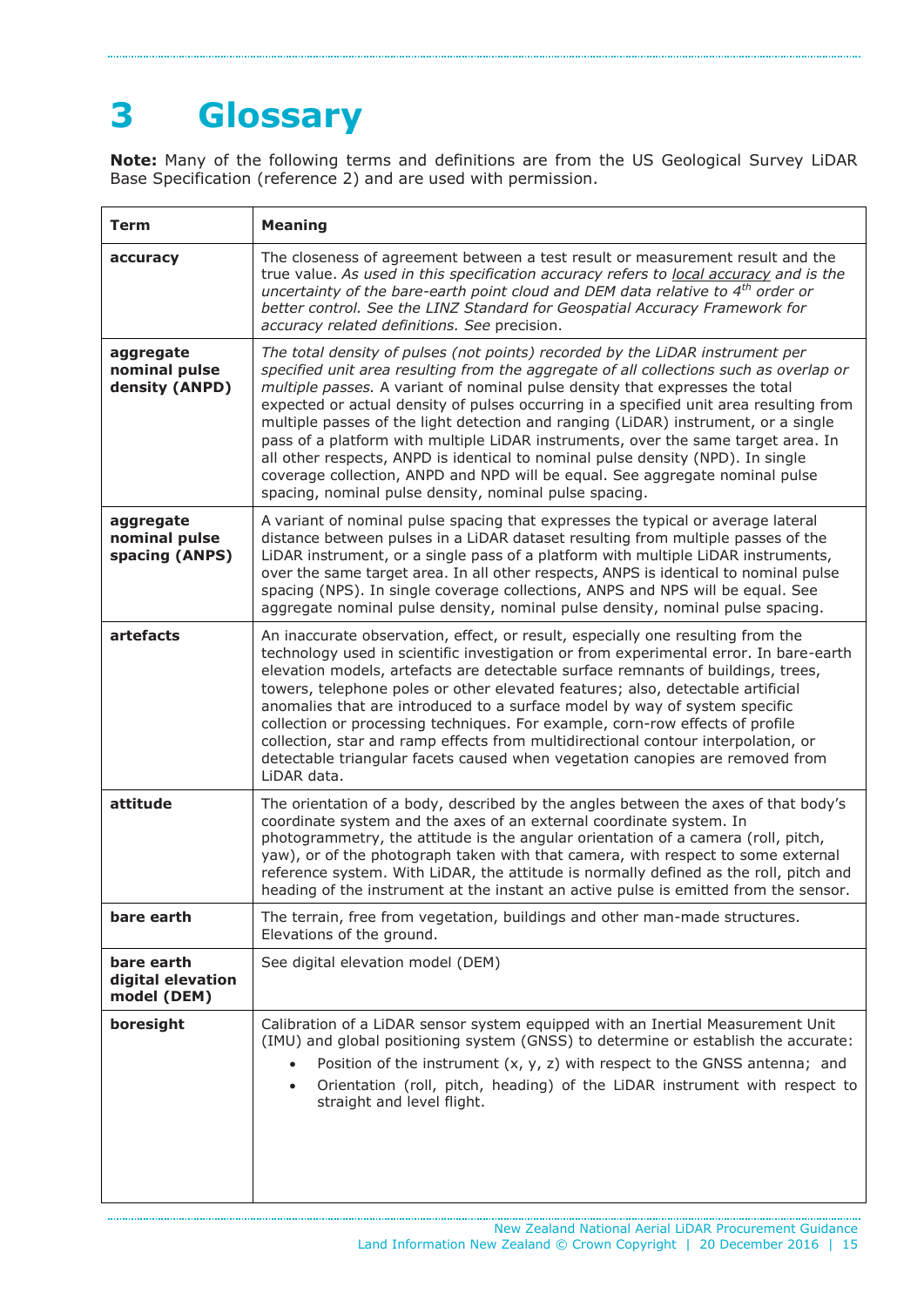| breakline                      | A linear feature that describes a change in the smoothness or continuity of a<br>surface. The two most common forms of breaklines are as follows:<br>A soft breakline ensures that known z values along a linear feature are<br>$\bullet$<br>maintained (for example, elevations along a pipeline, road centerline, crest<br>of a stopbank or seawall, or drainage ditch), and ensures that linear<br>features and polygon edges are maintained in a triangulated irregular<br>network (TIN) surface model, by enforcing the breaklines as TIN edges.<br>They are generally synonymous with three-dimensional (3D) breaklines<br>because they are depicted with series of $x$ , $y$ , $z$ coordinates. Somewhat<br>rounded ridges or the trough of a drain may be collected using soft<br>breaklines.<br>A hard breakline defines interruptions in surface smoothness (for example,<br>$\bullet$<br>to define streams, rivers, shorelines, dams, ridges, building footprints, and<br>other locations) with abrupt surface changes. Although some hard breaklines<br>are 3D breaklines, they are typically depicted as two-dimensional (2D)<br>breaklines because features such as shorelines and building footprints are<br>normally depicted with series of $x$ , $y$ coordinates only, often digitised from<br>digital orthophotos that include no elevation data. |
|--------------------------------|----------------------------------------------------------------------------------------------------------------------------------------------------------------------------------------------------------------------------------------------------------------------------------------------------------------------------------------------------------------------------------------------------------------------------------------------------------------------------------------------------------------------------------------------------------------------------------------------------------------------------------------------------------------------------------------------------------------------------------------------------------------------------------------------------------------------------------------------------------------------------------------------------------------------------------------------------------------------------------------------------------------------------------------------------------------------------------------------------------------------------------------------------------------------------------------------------------------------------------------------------------------------------------------------------------------------------------------------------------------------|
| bridge                         | A structure carrying a road, path, railroad, canal, aircraft taxiway, or any other<br>transit between two locations of higher elevation over an area of lower elevation. A<br>bridge may traverse a river, ravine, road, railroad, or other obstacle. "Bridge" also<br>includes aqueduct, drawbridge, flyover, footbridge, overpass, span, trestle, and<br>viaduct. In mapping, the term "bridge" is distinguished from a roadway over a<br>culvert in that a bridge is a man-made, elevated deck which is not underlain with<br>earth or soil. See culvert.                                                                                                                                                                                                                                                                                                                                                                                                                                                                                                                                                                                                                                                                                                                                                                                                         |
| calibration<br>(LiDAR systems) | The process of quantitatively defining a system's responses to known, controlled<br>signal inputs. LiDAR system calibration falls into two main categories:<br>instrument calibration<br>Factory calibration includes radiometric and<br>$\bullet$<br>geometric calibration unique to each manufacturer's hardware, and tuned to<br>meet the performance specifications for the model being calibrated.<br>Instrument calibration can only be assessed and corrected by the<br>instrument manufacturer.<br>data calibration<br>The lever arm calibration determines the sensor-to-<br>$\bullet$<br>GNSS-antenna offset vector (the lever arm) components relative to the<br>antenna phase center. The offset vector components are redeterminded<br>each time the sensor or aircraft GNSS antenna is moved or repositioned.<br>Because normal aircraft operations can induce slight variations in<br>component mounting, the components are normally field calibrated for each<br>project, or even daily, to determine corrections to the roll, pitch, yaw, and<br>scale calibration parameters.                                                                                                                                                                                                                                                                     |
| cell (pixel)                   | A single element of a raster dataset. Each cell contains a single numeric value of<br>information representative of the area covered by the cell.                                                                                                                                                                                                                                                                                                                                                                                                                                                                                                                                                                                                                                                                                                                                                                                                                                                                                                                                                                                                                                                                                                                                                                                                                    |
| check site                     | A surveyed point or area used to estimate the positional accuracy of a geospatial<br>dataset against an independent source of greater accuracy. Check sites are<br>independent from, and may never be used as, control points on the same project.                                                                                                                                                                                                                                                                                                                                                                                                                                                                                                                                                                                                                                                                                                                                                                                                                                                                                                                                                                                                                                                                                                                   |
| classification (of<br>LiDAR)   | The classification of LiDAR point cloud returns in accordance with a classification<br>scheme to identify the type of target from which each LiDAR return is reflected. The<br>process allows differentiation between bare-earth terrain points, water, noise,<br>vegetation, buildings, other man-made features and objects of interest.                                                                                                                                                                                                                                                                                                                                                                                                                                                                                                                                                                                                                                                                                                                                                                                                                                                                                                                                                                                                                            |
| <b>Coastal Marine</b><br>Area  | The foreshore, seabed, and coastal water, and the air space above the water-<br>(a) of which the seaward boundary is the outer limits of the territorial sea<br>(b) of which the landward boundary is the line of mean high water springs, except<br>that where that line crosses a river, the landward boundary at that point shall be<br>whichever is the lesser of:<br>1 kilometre upstream from the mouth of the river; or<br>(i)<br>(ii) the point upstream that is calculated by multiplying the width of the river<br>mouth by 5                                                                                                                                                                                                                                                                                                                                                                                                                                                                                                                                                                                                                                                                                                                                                                                                                              |

........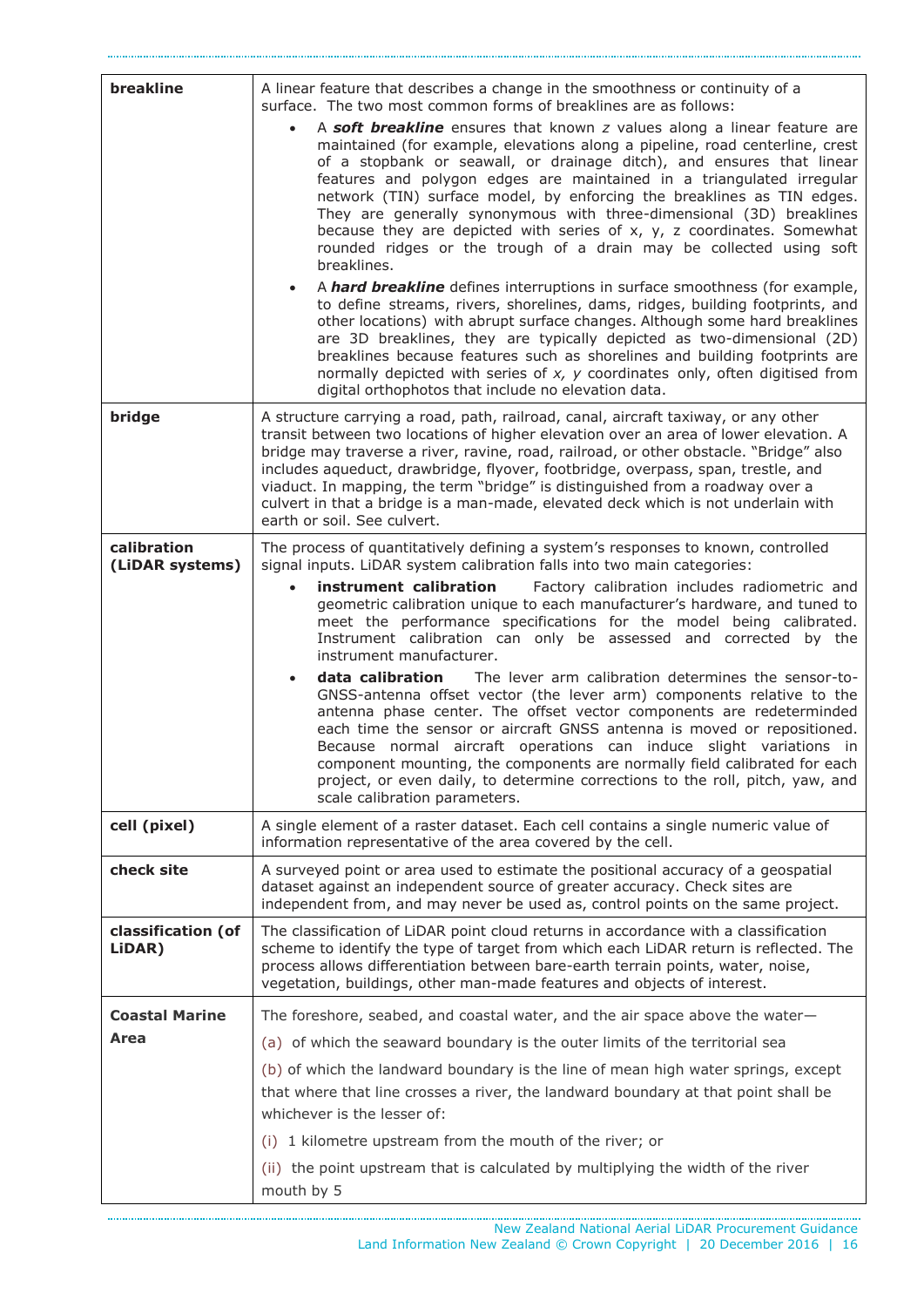| confidence level                                 | The percentage of points within a dataset that are estimated to meet the stated<br>accuracy. The 95% confidence interval is used for stating positional accuracy<br>requirements in this document and means that 95% of the population distribution is<br>contained in the confidence interval. LiDAR specifications and procurement<br>requirements often refer to one-sigma (σ) positional accuracy meaning that 68.27%<br>of the population distribution is contained in the confidence interval. The 95%<br>confidence requirements stated in this document are 1.96 times the one sigma<br>requirement, ie +/-20cm (95%) is equal to +/-10cm ( $\sigma$ or RMSE). |
|--------------------------------------------------|------------------------------------------------------------------------------------------------------------------------------------------------------------------------------------------------------------------------------------------------------------------------------------------------------------------------------------------------------------------------------------------------------------------------------------------------------------------------------------------------------------------------------------------------------------------------------------------------------------------------------------------------------------------------|
| control point<br>(calibration<br>point)          | A surveyed point used to geometrically adjust a LiDAR dataset to establish its<br>positional accuracy relative to the real world. Control points are independent from,<br>and may never be used as, check sites on the same project.                                                                                                                                                                                                                                                                                                                                                                                                                                   |
| culvert                                          | A tunnel carrying a stream or open drainage under a road or railroad, or through<br>another type of obstruction to natural drainage. Typically, constructed of formed<br>concrete or corrugated metal and surrounded on all sides, top, and bottom by earth<br>or soil.                                                                                                                                                                                                                                                                                                                                                                                                |
| data void                                        | In LiDAR, a gap in the point cloud coverage, caused by surface non-reflectance of<br>the LiDAR pulse, instrument or processing anomalies or failure, obstruction of the<br>LiDAR pulse, or improper collection flight planning. Any area greater than or equal<br>to (four times the aggregate nominal pulse spacing [ANPS]) squared, measured<br>using first returns only, is considered to be a data void.                                                                                                                                                                                                                                                           |
| datum                                            | Parameter or set of parameters that define the position of the origin, the scale, and<br>the orientation of a coordinate system. Horizontal datums (for example NZGD2000)<br>are used for describing a point on the Earth's surface, in latitude and longitude or<br>another coordinate system. Vertical datums (for example NZVD2016) are used to<br>measure elevations or depths.                                                                                                                                                                                                                                                                                    |
| digital elevation<br>model (DEM)                 | A uniformly spaced bare-earth elevation model, devoid of vegetation and man-made<br>structures.                                                                                                                                                                                                                                                                                                                                                                                                                                                                                                                                                                        |
| digital elevation<br>model resolution            | The linear size of each cell of a raster DEM. Features smaller than the cell size<br>cannot be explicitly represented in a raster model. DEM resolution may also be<br>referred to as cell size, grid spacing, or ground sample distance.                                                                                                                                                                                                                                                                                                                                                                                                                              |
| digital surface<br>model (DSM)                   | An elevation model that depicts the highest surface, including buildings, trees,<br>towers, and other features. LiDAR DSMs are especially relevant for<br>telecommunications management, air safety, forest management, 3D modeling and<br>simulation, etc.                                                                                                                                                                                                                                                                                                                                                                                                            |
| digital terrain<br>model (DTM)                   | A bare-earth elevation model, devoid of vegetation and man-made structures, made<br>up of irregularly, but strategically spaced mass points and breaklines.                                                                                                                                                                                                                                                                                                                                                                                                                                                                                                            |
| discrete return<br><b>LiDAR</b>                  | LiDAR system or data in which important peaks in the waveform are captured and<br>stored. Each peak represents a return from a different target, discernible in vertical<br>or horizontal domains. Most modern LiDAR systems are capable of capturing<br>multiple discrete returns from each emitted laser pulse. See waveform LiDAR.                                                                                                                                                                                                                                                                                                                                  |
| elevation                                        | The distance measured upward along a plumb line between a point and the geoid.<br>The elevation of a point is normally the same as its orthometric height, defined as $H$<br>in the equation: $H = h - N$ , where h is equal to the ellipsoid height and N is equal to<br>the geoid height.                                                                                                                                                                                                                                                                                                                                                                            |
| first return                                     | The first important measurable part of a return LiDAR pulse.                                                                                                                                                                                                                                                                                                                                                                                                                                                                                                                                                                                                           |
| flight                                           | A flight is a single takeoff and landing cycle for the LiDAR data collecting aircraft.                                                                                                                                                                                                                                                                                                                                                                                                                                                                                                                                                                                 |
| flightline                                       | A single pass of the collection aircraft over the target area. Commonly misused to<br>refer to the data resulting from a flightline of collection. See swath.                                                                                                                                                                                                                                                                                                                                                                                                                                                                                                          |
| geographic<br><b>information</b><br>system (GIS) | A system of spatially referenced information, including computer programs that<br>acquire, store, manipulate, analyse, and display spatial data.                                                                                                                                                                                                                                                                                                                                                                                                                                                                                                                       |
| horizontal<br>accuracy                           | Positional accuracy of a dataset with respect to a horizontal datum.                                                                                                                                                                                                                                                                                                                                                                                                                                                                                                                                                                                                   |

. . . . . . . .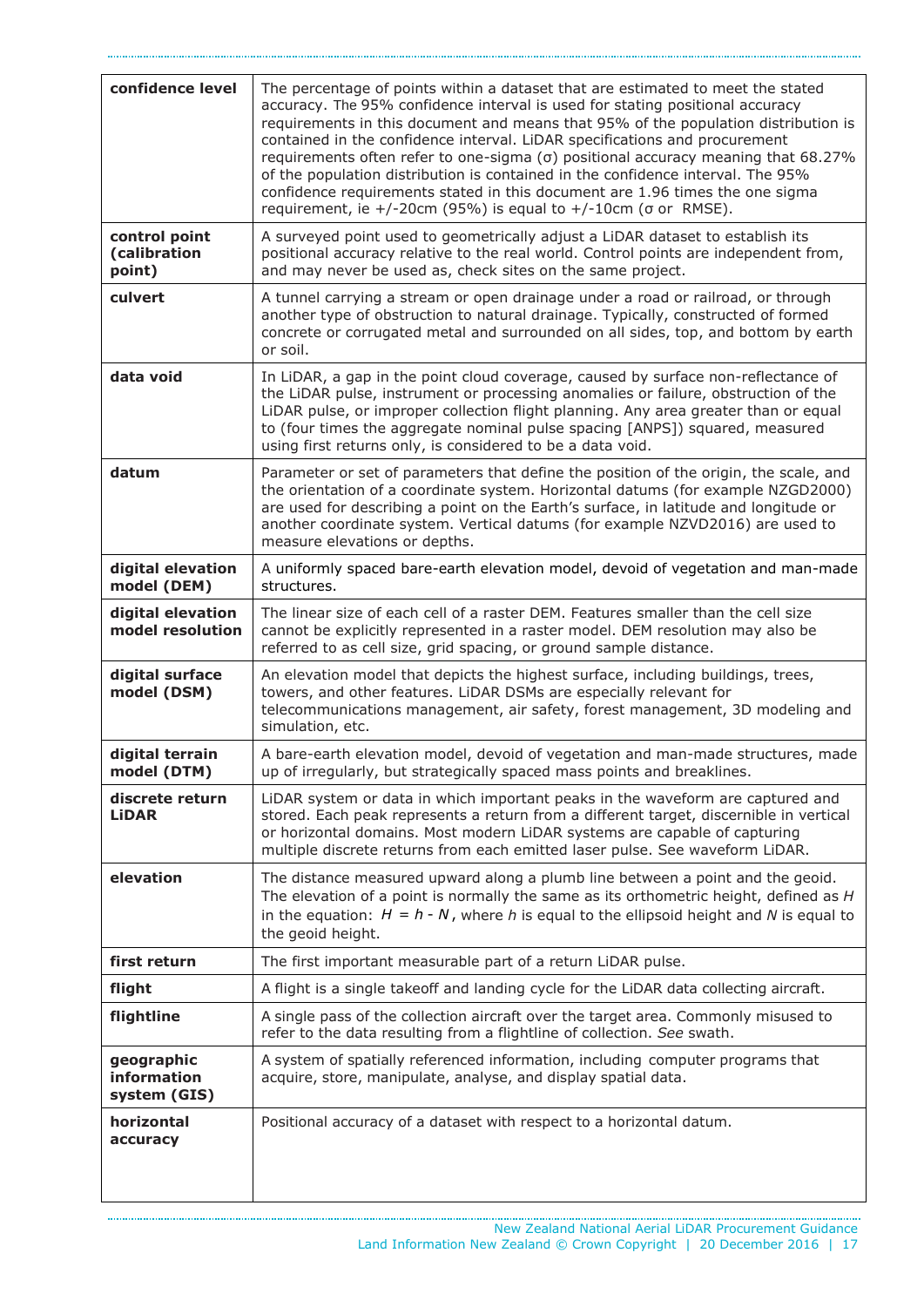| hydrologic<br>modelling                                  | The computer modeling of rainfall and the effects of land cover, soil conditions, and<br>terrain slope to estimate rainfall runoff into streams, rivers, and lakes. Digital<br>elevation data are used as part of hydrologic modeling.                                                                                                                                                                                                                                                                                                                                                                                                                                                                                                                                                                                                                                                                                                                                                                                                                                                                                                                                                                                                                                                                                                                                               |
|----------------------------------------------------------|--------------------------------------------------------------------------------------------------------------------------------------------------------------------------------------------------------------------------------------------------------------------------------------------------------------------------------------------------------------------------------------------------------------------------------------------------------------------------------------------------------------------------------------------------------------------------------------------------------------------------------------------------------------------------------------------------------------------------------------------------------------------------------------------------------------------------------------------------------------------------------------------------------------------------------------------------------------------------------------------------------------------------------------------------------------------------------------------------------------------------------------------------------------------------------------------------------------------------------------------------------------------------------------------------------------------------------------------------------------------------------------|
| hydrologically<br>conditioned<br>(hydro-<br>conditioned) | Processing of a DEM or TIN so that the flow of water is continuous across the entire<br>terrain surface, including the removal of all isolated sinks or pits. The only sinks that<br>are retained are the real ones on the landscape. Whereas 'hydrologically enforced' is<br>relevant to drainage features that generally are mapped, 'hydrologically conditioned'<br>is relevant to the entire land surface and is done so that water flow is continuous<br>across the surface, whether that flow is in a stream channel or not. The purpose for<br>continuous flow is so that relations and (or) links among basins and (or) catchments<br>can be known for large areas.                                                                                                                                                                                                                                                                                                                                                                                                                                                                                                                                                                                                                                                                                                          |
| hydrologically<br>flattened<br>(hydro-<br>flattened)     | Processing of a LiDAR-derived surface (DEM or TIN) so that mapped water bodies,<br>streams, rivers, reservoirs, and other cartographically polygonal water surfaces are<br>flat and, where appropriate, level from bank-to-bank. Additionally, surfaces of<br>streams, rivers, and long reservoirs demonstrate a gradient change in elevation<br>along their length, consistent with their natural behavior and the surrounding<br>topography. In traditional maps that are compiled photogrammetrically, this process<br>is accomplished automatically through the inclusion of measured breaklines in the<br>DTM. However, because LiDAR does not inherently include breaklines, a DEM or TIN<br>derived solely from LiDAR points will depict water surfaces with unsightly and<br>unnatural artefacts of triangulation. The process of hydro-flattening typically<br>involves the addition of breaklines along the banks of specified water bodies,<br>streams, rivers, and ponds. These breaklines establish elevations for the water<br>surfaces that are consistent with the surrounding topography, and produce<br>aesthetically acceptable water surfaces in the final DEM or TIN. Unlike hydro-<br>conditioning and hydro-enforcement, hydro-flattening is not driven by any<br>hydrologic or hydraulic modeling requirements, but solely by cartographic mapping<br>needs. |
| hydrologically<br>enforced (hydro-<br>enforced)          | Processing of mapped water bodies so that lakes and reservoirs are level and so that<br>streams and rivers flow downhill. For example, a DEM, TIN or topographic contour<br>dataset with elevations removed from the tops of selected drain- age structures<br>(bridges and culverts) so as to depict the terrain under those structures. Hydro-<br>enforcement enables hydrologic and hydraulic models to depict water flowing under<br>these structures, rather than appearing in the computer model to be dammed by<br>them because of road deck elevations higher than the water levels. Hydro-enforced<br>TINs also use breaklines along shorelines and stream centerlines, for example, where<br>these breaklines form the edges of TIN triangles along the alignment of drainage<br>features. Shore breaklines for streams and rivers would be 3D breaklines with<br>elevations that decrease as the stream flows downstream; however, shore breaklines<br>for lakes or reservoirs would have the same elevation for the entire shoreline if the<br>water surface is known or assumed to be level throughout.                                                                                                                                                                                                                                                                 |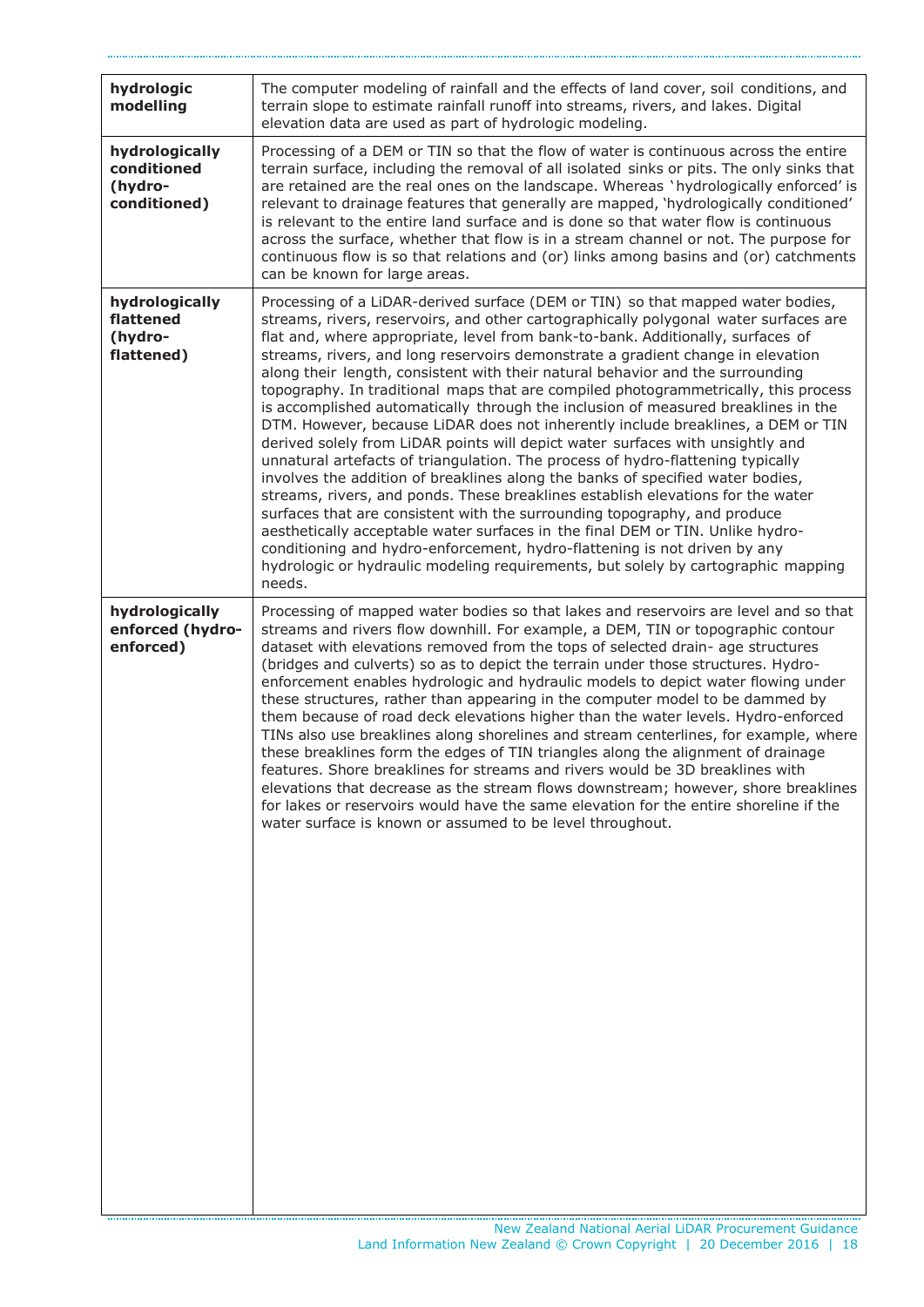| intensity<br>(LiDAR) | For discrete-return LiDAR instruments, intensity is the recorded amplitude of the<br>reflected LiDAR pulse at the moment the reflection is captured as a return by the<br>LiDAR instrument. LiDAR intensity values can be affected by many factors, such as<br>the instantaneous setting of the instrument's automatic gain control and angle of<br>incidence and cannot be equated to a true measure of energy. In full-waveform<br>systems, the entire reflection is sampled and recorded, and true energy<br>measurements can be made for each return or overall reflection. Intensity values for<br>discrete returns derived from a full-waveform system may or may not be calibrated<br>to represent true energy.<br>LiDAR intensity data make it possible to map variable textures in the form of a<br>gray-scale image. Intensity return data enable automatic identification and<br>extraction of objects such as buildings and impervious surfaces, and can aid in<br>LiDAR point classification. In spite of their similar appearance, LiDAR intensity<br>images differ from traditional panchromatic images in several important ways:<br>LiDAR intensity is a measure of the reflection of an active laser energy<br>source, not natural solar energy.<br>LiDAR intensity images are aggregations of values at point samples. The<br>$\bullet$<br>value of a pixel does not represent the composite value for the area of that<br>pixel.<br>LiDAR intensity images depict the surface reflectivity within an extremely<br>$\bullet$<br>narrow band of the infrared spectrum, not the entire visible spectrum as in<br>panchromatic images.<br>LiDAR intensity images are strongly affected by the angle of incidence of the<br>$\bullet$<br>laser to the target, and are subject to unnatural shadowing artefacts.<br>The values on which LiDAR intensity images are based may or may not be<br>calibrated to any standard reference. Intensity images usually contain wide<br>variation of values within swaths, between swaths, and between flights.<br>For these reasons, LiDAR intensity images must be interpreted and analysed with |
|----------------------|-------------------------------------------------------------------------------------------------------------------------------------------------------------------------------------------------------------------------------------------------------------------------------------------------------------------------------------------------------------------------------------------------------------------------------------------------------------------------------------------------------------------------------------------------------------------------------------------------------------------------------------------------------------------------------------------------------------------------------------------------------------------------------------------------------------------------------------------------------------------------------------------------------------------------------------------------------------------------------------------------------------------------------------------------------------------------------------------------------------------------------------------------------------------------------------------------------------------------------------------------------------------------------------------------------------------------------------------------------------------------------------------------------------------------------------------------------------------------------------------------------------------------------------------------------------------------------------------------------------------------------------------------------------------------------------------------------------------------------------------------------------------------------------------------------------------------------------------------------------------------------------------------------------------------------------------------------------------------------------------------------------------------------------------------------------------------------------------------------------------------------------------------------|
| <b>LAS</b>           | unusually high care and skill.                                                                                                                                                                                                                                                                                                                                                                                                                                                                                                                                                                                                                                                                                                                                                                                                                                                                                                                                                                                                                                                                                                                                                                                                                                                                                                                                                                                                                                                                                                                                                                                                                                                                                                                                                                                                                                                                                                                                                                                                                                                                                                                        |
|                      | An open file format for the interchange of 3D point cloud data between data users.<br>The file extension is .las.                                                                                                                                                                                                                                                                                                                                                                                                                                                                                                                                                                                                                                                                                                                                                                                                                                                                                                                                                                                                                                                                                                                                                                                                                                                                                                                                                                                                                                                                                                                                                                                                                                                                                                                                                                                                                                                                                                                                                                                                                                     |
| last return          | The last important measurable part of a return LiDAR pulse, which mostly will be<br>from the ground surface (unless thick vegetation) or the top of a structure/building.                                                                                                                                                                                                                                                                                                                                                                                                                                                                                                                                                                                                                                                                                                                                                                                                                                                                                                                                                                                                                                                                                                                                                                                                                                                                                                                                                                                                                                                                                                                                                                                                                                                                                                                                                                                                                                                                                                                                                                             |
| lever arm            | A relative position vector of one sensor with respect to another in a direct<br>georeferencing system. For example, with aerial mapping cameras, lever arms are<br>positioned between the inertial center of the IMU and the phase center of the GNSS<br>antenna, each with respect to the camera perspective center within the lens of the<br>camera.                                                                                                                                                                                                                                                                                                                                                                                                                                                                                                                                                                                                                                                                                                                                                                                                                                                                                                                                                                                                                                                                                                                                                                                                                                                                                                                                                                                                                                                                                                                                                                                                                                                                                                                                                                                                |
| <b>LiDAR</b>         | A laser based instrument that measures distance to a reflecting object by emitting<br>timed pulses of light and measuring the time difference between the emission of a laser<br>pulse and the reception of the pulse's reflection(s). The measured time interval for each<br>reflection is converted to distance, which when combined with position and attitude<br>information from GNSS, IMU, and the instrument itself, allows the derivation of the 3D-<br>point location of the reflecting target's location.                                                                                                                                                                                                                                                                                                                                                                                                                                                                                                                                                                                                                                                                                                                                                                                                                                                                                                                                                                                                                                                                                                                                                                                                                                                                                                                                                                                                                                                                                                                                                                                                                                   |
| local accuracy       | The uncertainty of the bare-earth point cloud and DEM data relative to 4 <sup>th</sup> order or<br>better control. See the LINZ Standard for Geospatial Accuracy Framework for<br>accuracy related definitions.                                                                                                                                                                                                                                                                                                                                                                                                                                                                                                                                                                                                                                                                                                                                                                                                                                                                                                                                                                                                                                                                                                                                                                                                                                                                                                                                                                                                                                                                                                                                                                                                                                                                                                                                                                                                                                                                                                                                       |
| metadata             | Any information that is descriptive or supportive of a dataset, including formally<br>structured and formatted metadata files (for example, eXtensible Markup Language<br>[XML]-formatted ISO metadata), reports (collection, processing, quality<br>assurance/quality control [QA/QC]), and other supporting data (for example, survey<br>points, shapefiles).                                                                                                                                                                                                                                                                                                                                                                                                                                                                                                                                                                                                                                                                                                                                                                                                                                                                                                                                                                                                                                                                                                                                                                                                                                                                                                                                                                                                                                                                                                                                                                                                                                                                                                                                                                                       |

. . . . . . . . .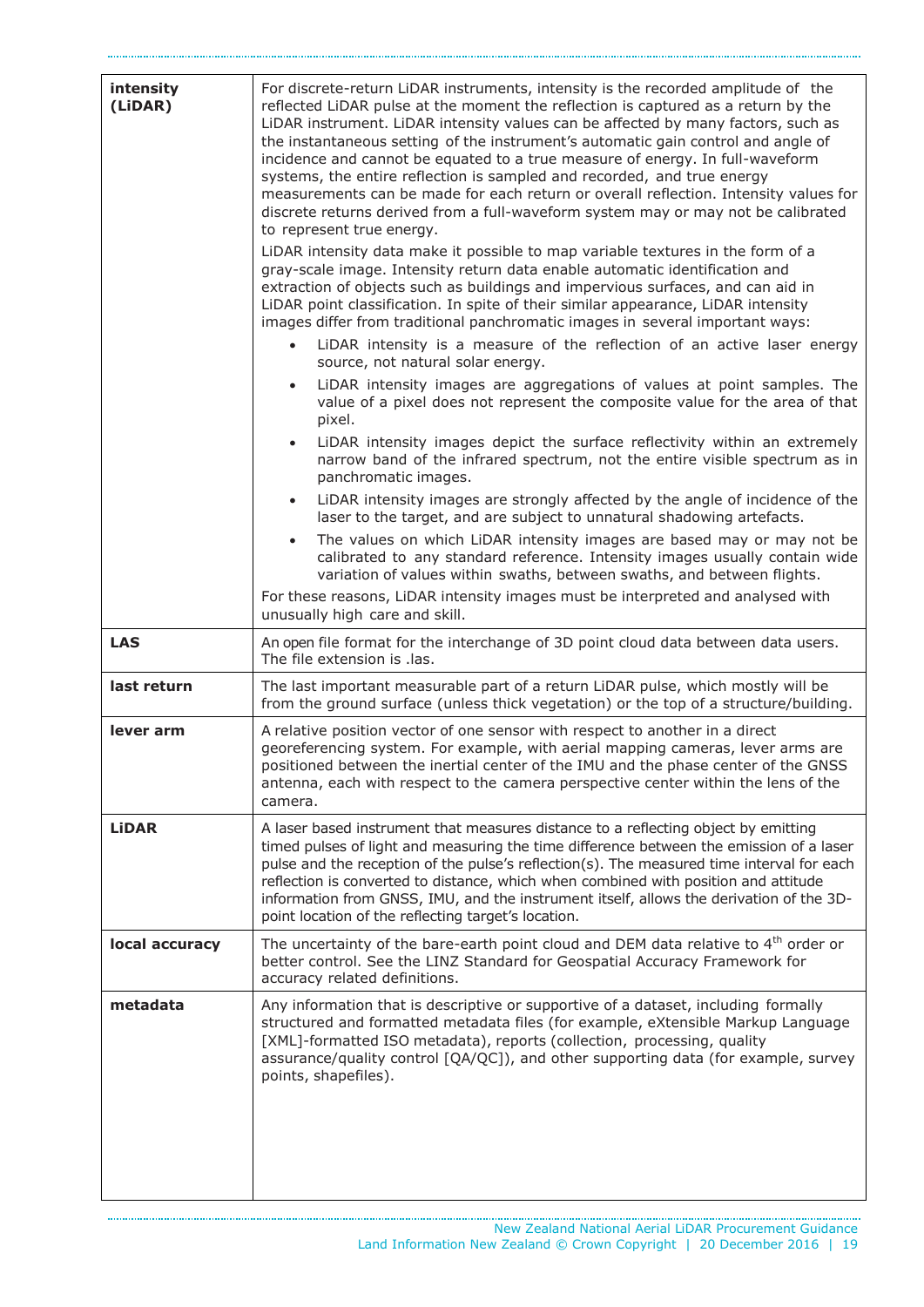| nominal pulse<br>density (NPD)              | A common measure of the density of a LiDAR dataset; NPD is the typical or average<br>number of pulses occurring in a specified areal unit. The NPD is typically expressed<br>as pulses per square metre ( $pls/m2$ ). This value is predicted in mission planning and<br>empirically calculated from the collected data, using only the first (or last) return<br>points as surrogates for pulses. As used in this specification, NPD refers to single<br>swath, single instrument data, whereas aggregate nominal pulse density describes<br>the overall pulse density resulting from multiple passes of the LiDAR instrument, or<br>a single pass of a platform with multiple LiDAR instruments, over the same target<br>area. The term NPD is more commonly used in high-density collections (greater than<br>1 pls/m <sup>2</sup> ), with its inverse, nominal pulse spacing (NPS), being used in low-density<br>collections (less than or equal to 1 $p/s/m^2$ ). NPD can be calculated from NPS using<br>the formula $NPD = 1/NPS2$ . See aggregate nominal pulse density, aggregate<br>nominal pulse spacing, nominal pulse spacing.                                                 |  |  |
|---------------------------------------------|---------------------------------------------------------------------------------------------------------------------------------------------------------------------------------------------------------------------------------------------------------------------------------------------------------------------------------------------------------------------------------------------------------------------------------------------------------------------------------------------------------------------------------------------------------------------------------------------------------------------------------------------------------------------------------------------------------------------------------------------------------------------------------------------------------------------------------------------------------------------------------------------------------------------------------------------------------------------------------------------------------------------------------------------------------------------------------------------------------------------------------------------------------------------------------------------|--|--|
| nominal pulse<br>spacing (NPS)              | A common measure of the density of a LiDAR dataset, NPS the typical or average<br>lateral distance between pulses in a LiDAR dataset, typically expressed in metres<br>and most simply calculated as the square root of the average area per first return<br>point. This value is predicted in mission planning and empirically calculated from the<br>collected data, using only the first (or last) return points as surrogates for pulses. As<br>used in this specification, NPS refers to single swath, single instrument data,<br>whereas aggregate nominal pulse spacing describes the overall pulse spacing<br>resulting from multiple passes of the LiDAR instrument, or a single pass of a<br>platform with multiple LiDAR instruments, over the same target area. The term NPS<br>is more commonly used in low density collections (greater than or equal to 1 metre<br>NPS) with its inverse, nominal pulse density (NPD), being used in high-density<br>collections (less than 1 meter NPS). NPS can be calculated from NPD using the<br>formula NPD = $1 /$ NPS <sup>2</sup> . See aggregate nominal pulse density, aggregate nominal<br>pulse spacing, nominal pulse density. |  |  |
| Non-vegetated<br>vertical accuracy<br>(NVA) | The vertical accuracy at the 95-percent confidence level in non-vegetated open<br>terrain, where errors should approximate a normal distribution.                                                                                                                                                                                                                                                                                                                                                                                                                                                                                                                                                                                                                                                                                                                                                                                                                                                                                                                                                                                                                                           |  |  |
| overage                                     | Those parts of a swath that are not necessary to form a complete single, non-<br>overlapped, gap-free coverage with respect to the adjacent swaths. In collections<br>designed using multiple coverage, overage are the parts of the swath that are not<br>necessary to form a complete non-overlapped coverage at the planned depth of<br>coverage. In the LAS Specification version 1.4, these points are identified by using<br>the incorrectly named "overlap" bit flag. See overlap.                                                                                                                                                                                                                                                                                                                                                                                                                                                                                                                                                                                                                                                                                                   |  |  |
| overlap                                     | Any part of a swath that also is covered by any part of any other swath. The term<br>overlap is incorrectly used in the LAS Specification version 1.4 to describe the flag<br>intended to identify overage points. See overage.                                                                                                                                                                                                                                                                                                                                                                                                                                                                                                                                                                                                                                                                                                                                                                                                                                                                                                                                                             |  |  |
| pixel                                       | See cell.                                                                                                                                                                                                                                                                                                                                                                                                                                                                                                                                                                                                                                                                                                                                                                                                                                                                                                                                                                                                                                                                                                                                                                                   |  |  |
| point<br>classification                     | The assignment of a target identity classification to a particular LiDAR point or group<br>of points.                                                                                                                                                                                                                                                                                                                                                                                                                                                                                                                                                                                                                                                                                                                                                                                                                                                                                                                                                                                                                                                                                       |  |  |
| Point (return)                              | a discrete point measured from the return pulse to the LiDAR instrument. In<br>vegetated areas there are often multiple points/returns per pulse.                                                                                                                                                                                                                                                                                                                                                                                                                                                                                                                                                                                                                                                                                                                                                                                                                                                                                                                                                                                                                                           |  |  |
| point cloud                                 | A collection of datapoints in 3D space. One of the fundamental types of<br>geospatial data (others being vector and raster), a point cloud is a large set of three<br>dimensional points, typically from a LiDAR collection. As a basic GIS data type, a<br>point cloud is differentiated from a typical point dataset in several key ways:<br>Point clouds are almost always 3D,<br>$\bullet$<br>Point clouds have an order of magnitude more features than point datasets,<br>and<br>Individual point features in point clouds do not typically possess individually<br>meaningful attributes; the informational value in a point cloud is derived<br>from the relations among large numbers of features<br>See raster, vector.                                                                                                                                                                                                                                                                                                                                                                                                                                                           |  |  |

........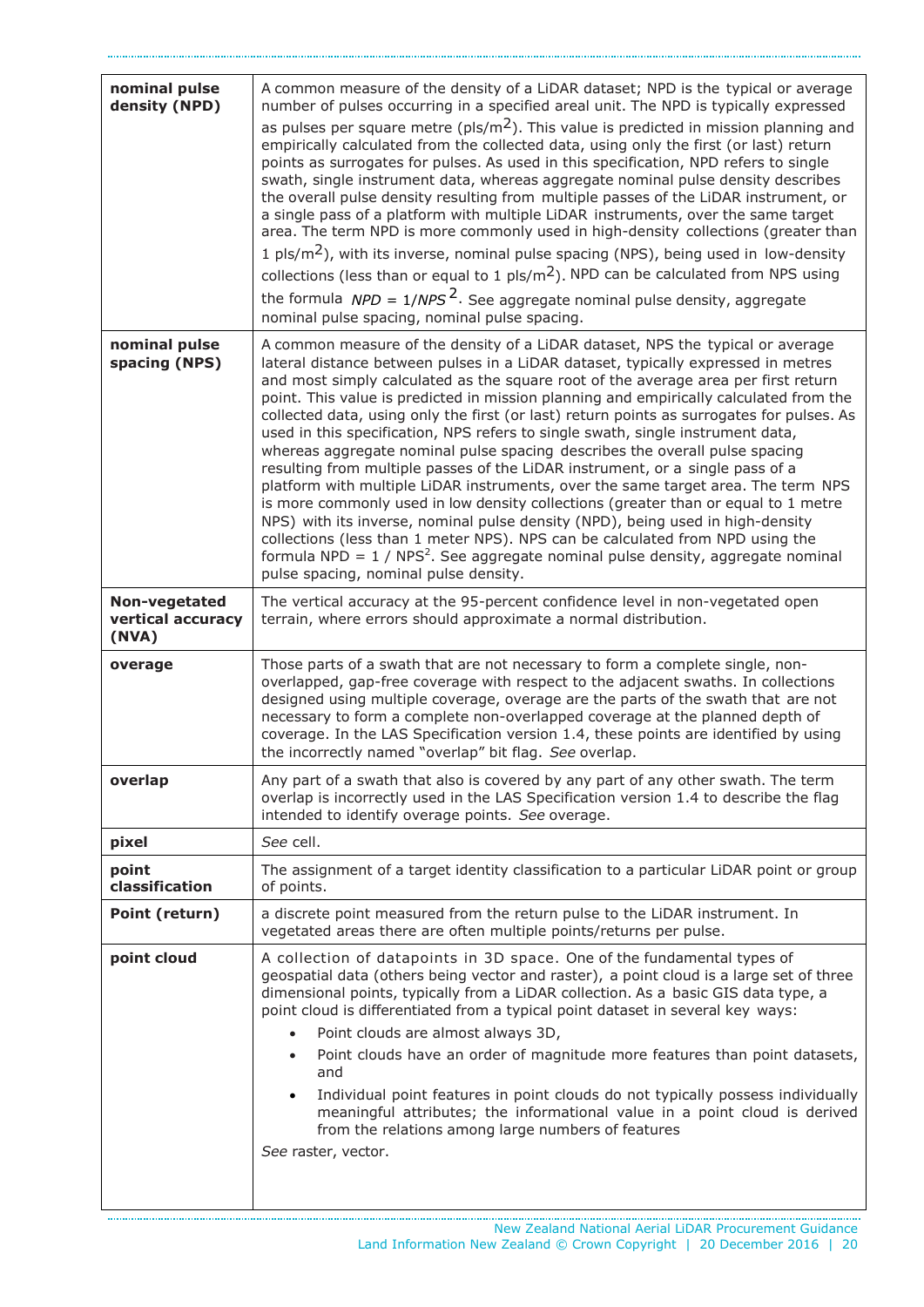| precision                                   | A measure of the repeatability of a set of measurements. The closeness<br>with which measurements agree with each other, even though they may all contain<br>a systematic bias. See accuracy.                                                                                                                                                                                                                                                                                                                                                                                                          |
|---------------------------------------------|--------------------------------------------------------------------------------------------------------------------------------------------------------------------------------------------------------------------------------------------------------------------------------------------------------------------------------------------------------------------------------------------------------------------------------------------------------------------------------------------------------------------------------------------------------------------------------------------------------|
| point family                                | The complete set of multiple returns reflected from a single LiDAR pulse.                                                                                                                                                                                                                                                                                                                                                                                                                                                                                                                              |
| pre processing                              | In LiDAR, the preprocessing of data most commonly refers to those steps used in<br>converting the collected GNSS, IMU, instrument, and ranging information into an<br>interpretable $x$ , $y$ , $z$ point cloud, including generation of trajectory information,<br>calibration of the dataset, and controlling the dataset to known ground references.                                                                                                                                                                                                                                                |
| post processing                             | In LiDAR, post processing refers to the processing steps applied to LiDAR data point<br>clouds, including point classification, feature extraction (for example, building<br>footprints, hydrographic features, and others), tiling, and generation of derivative<br>products (DEMs, intensity images, and others).                                                                                                                                                                                                                                                                                    |
| pulse                                       | A pulse of laser light emitted from the LiDAR instrument.                                                                                                                                                                                                                                                                                                                                                                                                                                                                                                                                              |
| raster                                      | An array of cells (or pixels) that each contain a single piece of numeric information<br>representative of the area covered by the cell. Raster datasets are spatially<br>continuous; with respect to DEMs this quality creates a surface from which<br>information can be extracted from any location. As spatial arrays, rasters are always<br>rectangular; cells are most often square. Co-located rasters can be stored in a single<br>file as layers, as with color digital images. One of the fundamental types of<br>geospatial data (others being vector and point cloud). See raster, vector. |
| resolution                                  | The smallest unit a sensor can detect or the smallest distance a raster elevation<br>model depicts.                                                                                                                                                                                                                                                                                                                                                                                                                                                                                                    |
| Return                                      | See point.                                                                                                                                                                                                                                                                                                                                                                                                                                                                                                                                                                                             |
| root mean<br>square<br>difference<br>(RMSD) | The square root of the average of the set of squared differences between two<br>dataset coordinate values taken at identical locations. The term RMSD differentiates<br>from root mean square error (RMSE) because neither dataset is known to be more<br>or less accurate and the differences cannot be regarded as errors. An RMSD value is<br>used in LiDAR when assessing the differences between two overlapping swaths of<br>data. See RMSE.                                                                                                                                                     |
| root mean<br>square error<br>(RMSE)         | The square root of the average of the set of squared differences between dataset<br>coordinate values and coordinate values from an independent source of higher<br>accuracy for identical points. The RMSE is used to estimate the accuracy of both<br>horizontal and vertical coordinates when standard or accepted values are known, as<br>with GNSS-surveyed check sites of higher accuracy than the data being tested.                                                                                                                                                                            |
| spatial<br>distribution                     | In LiDAR, the regularity or consistency of the point density within the collection. The<br>theoretical ideal spatial distribution for a LiDAR collection is a perfect regular lattice<br>of points with equal spacing on $x$ and $y$ axes. Various factors prevent this ideal from<br>being achieved, including the following factors:<br>Altitude variations,<br>Instrument design (oscillating mirrors),<br>Mission planning (difference between along-track and cross-track pulse<br>spacing), and<br>In-flight attitude variations (roll, pitch, and yaw).                                         |
| standard<br>deviation                       | A measure of spread or dispersion of a sample of errors around the sample mean<br>error. It is a measure of precision, rather than accuracy; the standard deviation does<br>not account for uncorrected systematic errors.                                                                                                                                                                                                                                                                                                                                                                             |
| swath                                       | The data resulting from a single flightline of collection. See flightline.                                                                                                                                                                                                                                                                                                                                                                                                                                                                                                                             |
| systematic error                            | An error whose algebraic sign and, to some extent, magnitude bears a fixed relation<br>to some condition or set of conditions. Systematic errors follow some fixed pattern<br>and are introduced by data collection procedures, processing or given datum.                                                                                                                                                                                                                                                                                                                                             |
| triangulated<br>irregular<br>network (TIN)  | A vector data structure that partitions geographic space into contiguous, non-<br>overlapping triangles. In LiDAR, the vertices of each triangle are LiDAR points with $x$ ,<br>y, and z values. In most geographic applications, TINs are based on Delaunay<br>triangulation algorithms in which no point in any given triangle lies within the<br>circumcircle of any other triangle.                                                                                                                                                                                                                |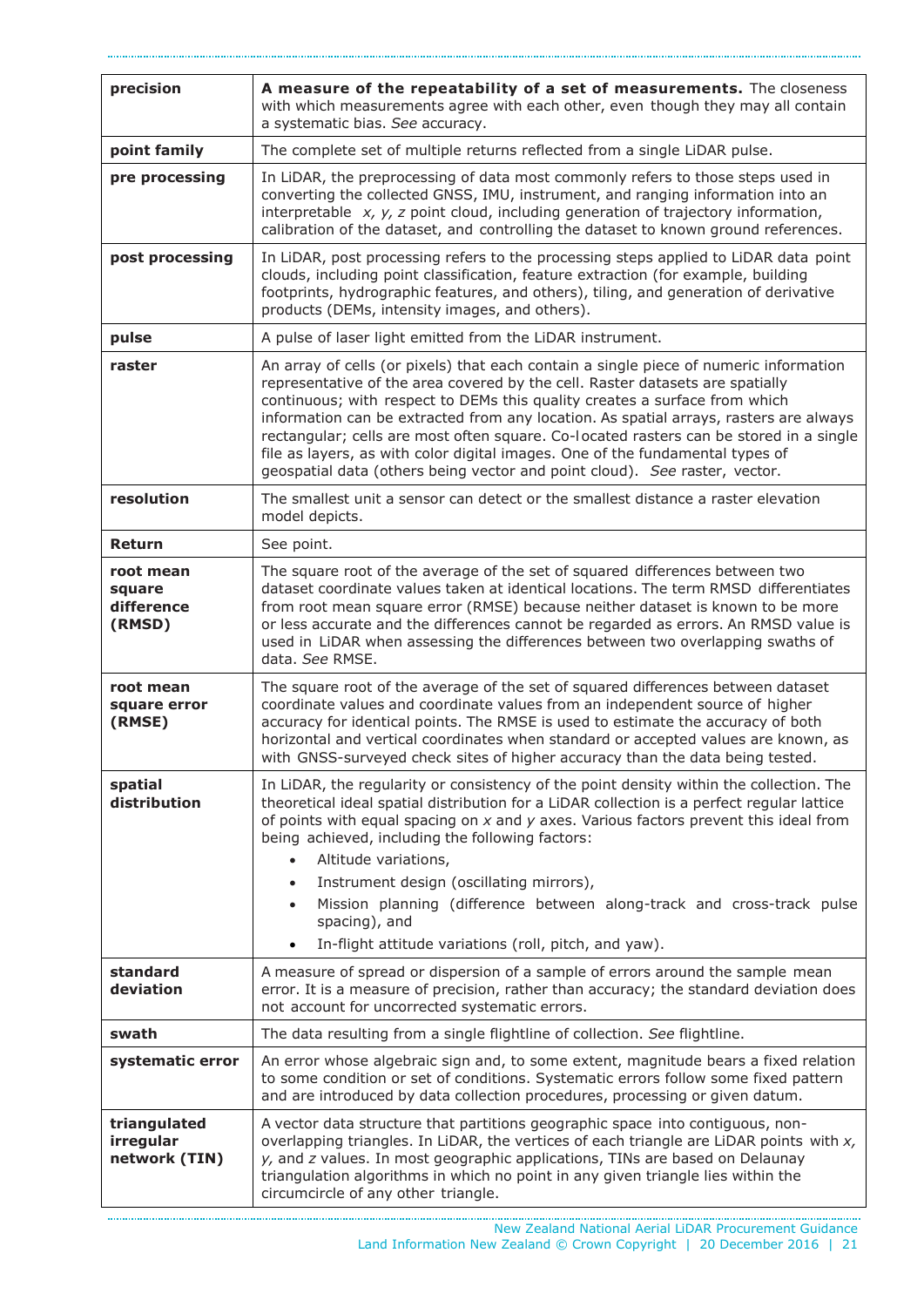| a parameter, associated with the result of measurement, that characterises the<br>dispersion of measured values. The range in which the "true" value most likely lies.<br>Standard uncertainty refers to uncertainty expressed as a standard deviation.                                                                                                                                                                                                                                                                                                                                                                               |  |
|---------------------------------------------------------------------------------------------------------------------------------------------------------------------------------------------------------------------------------------------------------------------------------------------------------------------------------------------------------------------------------------------------------------------------------------------------------------------------------------------------------------------------------------------------------------------------------------------------------------------------------------|--|
| A geospatial data structure that is geometrically described by $x$ and $y$ coordinates,<br>and potentially z values. Vector data subtypes include points, lines, and polygons. A<br>DTM composed of mass points and breaklines is an example of a vector dataset; a<br>TIN is a vector surface. One of the fundamental types of geospatial data (others<br>being raster and point cloud), See point cloud, raster.                                                                                                                                                                                                                    |  |
| LiDAR system or data in which the entire reflection of the laser pulse is fully<br>digitised, captured, and stored. Discrete return point clouds can be extracted from<br>the waveform data during post processing. See discrete return LiDAR.                                                                                                                                                                                                                                                                                                                                                                                        |  |
| Within the LAS file specification, a single bit flag indicating that the associated LiDAR<br>point is geometrically anomalous or unreliable and should be ignored for all normal<br>processes. These points are retained because of their value in specialised analysis.<br>Withheld points typically are identified and tagged during preprocessing or through<br>the use of automatic classification routines. Examples of points typically tagged as<br>withheld are listed below:<br>Spatial outliers in either the horizontal or vertical domains, and<br>$\bullet$<br>Geometrically unreliable points near the edge of a swath. |  |
|                                                                                                                                                                                                                                                                                                                                                                                                                                                                                                                                                                                                                                       |  |

. . . . . . . . . . .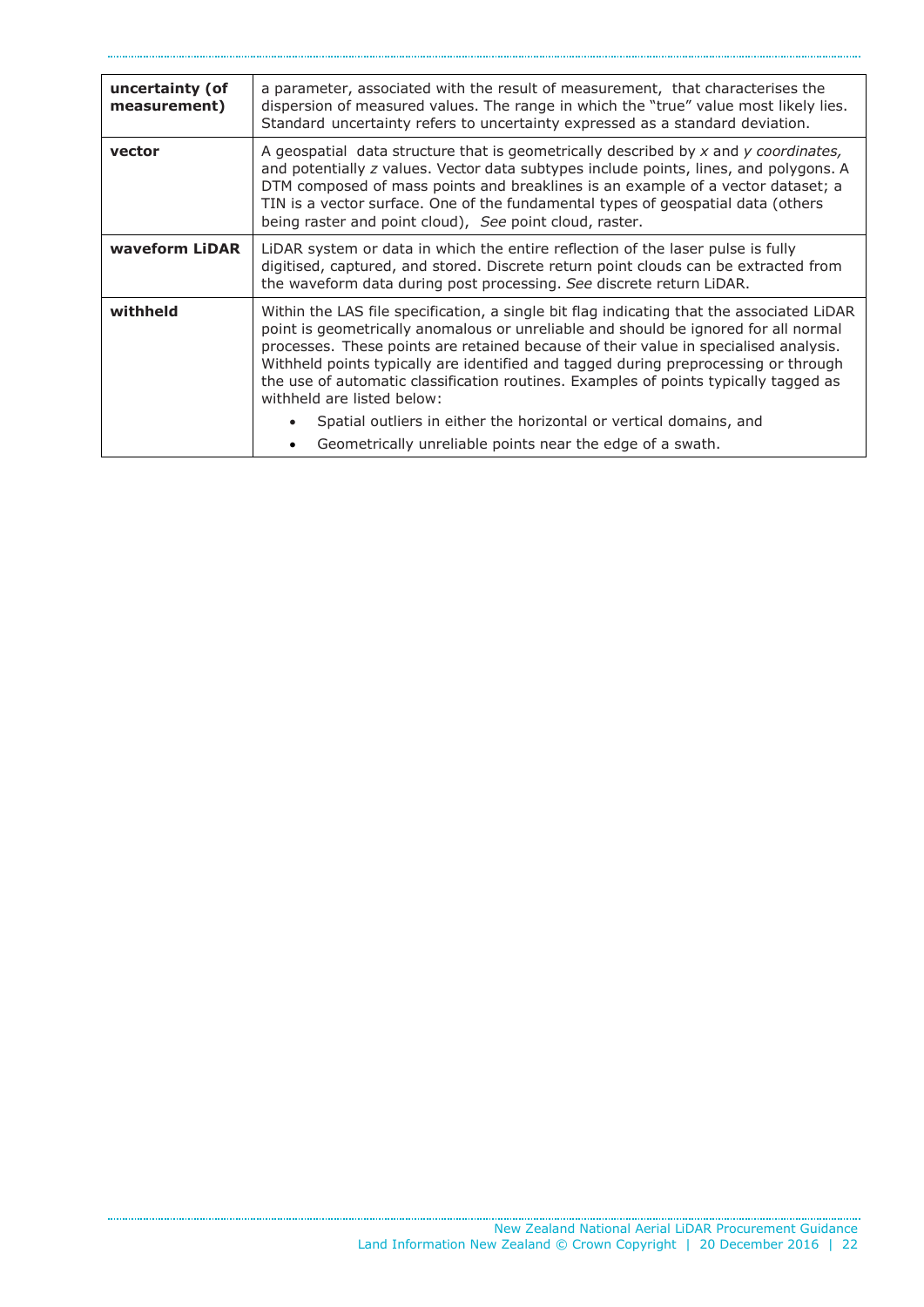# <span id="page-22-0"></span>**4 Example of RFP Requirements**

The following example illustrates how a procurement requirements section could look when using this template. This fictitious example is for a survey of the entire Northland Region captured at a base level, with additional requirements applicable to one sub-area. The Contract Authority is the fictitious Northern Council.

## <span id="page-22-1"></span>**4.1 Copyright and Creative Commons**

**The Northern Council requires unrestricted copyright to all delivered data and reports, allowing it to release data for widespread re-use with a Creative Commons Attribution 3.0 New Zealand licence (CC BY) with attribution to NRC in line with the New Zealand Government Open Access Licensing framework (NZGOAL).**

## <span id="page-22-2"></span>**4.2 Summary of deliverables and quality requirements**

**The deliverables in this procurement are to meet the requirements and provide the deliverables of the New Zealand National LiDAR Base Specification (National Specification) plus any ADDITIONAL requirements and deliverables specified. In summary, the following is required:**

| <b>Deliverables:</b>                                |                                                        |                                                                                    |  |
|-----------------------------------------------------|--------------------------------------------------------|------------------------------------------------------------------------------------|--|
| A                                                   | 1m gridded bare earth digital elevation<br>model (DEM) | NZTM2000, NZVD2016<br>and<br>NZTM2000, ONTPHT1964                                  |  |
| в                                                   | 1m gridded digital surface model (DSM)                 | NZTM2000, NZVD2016<br>and<br>NZTM2000, ONTPHT1964                                  |  |
| C                                                   | <b>Classified (tiled) point cloud</b>                  | LAS v1.4, NZTM2000,<br><b>NZVD2016</b><br>and<br>LAS v1.4, NZTM2000,<br>ONTPHT1964 |  |
| D                                                   | <b>Breaklines</b>                                      | <b>NZTM2000</b>                                                                    |  |
| Е                                                   | Project reports and metadata                           |                                                                                    |  |
| F                                                   | 2m contours                                            | NZTM2000, ONTPHT1964                                                               |  |
| G                                                   | 1m intensity image                                     | <b>NZTM2000</b>                                                                    |  |
|                                                     |                                                        |                                                                                    |  |
| <b>Quality requirements:</b>                        |                                                        |                                                                                    |  |
| <b>Vertical Accuracy (95%)</b><br>≤20 cm            |                                                        |                                                                                    |  |
| <b>Horizontal Accuracy (95%)</b><br>≤100 cm         |                                                        |                                                                                    |  |
| $\geq$ 2 pls/m <sup>2</sup><br><b>Pulse density</b> |                                                        | $\geq$ 4 pls/m <sup>2</sup> in specified area                                      |  |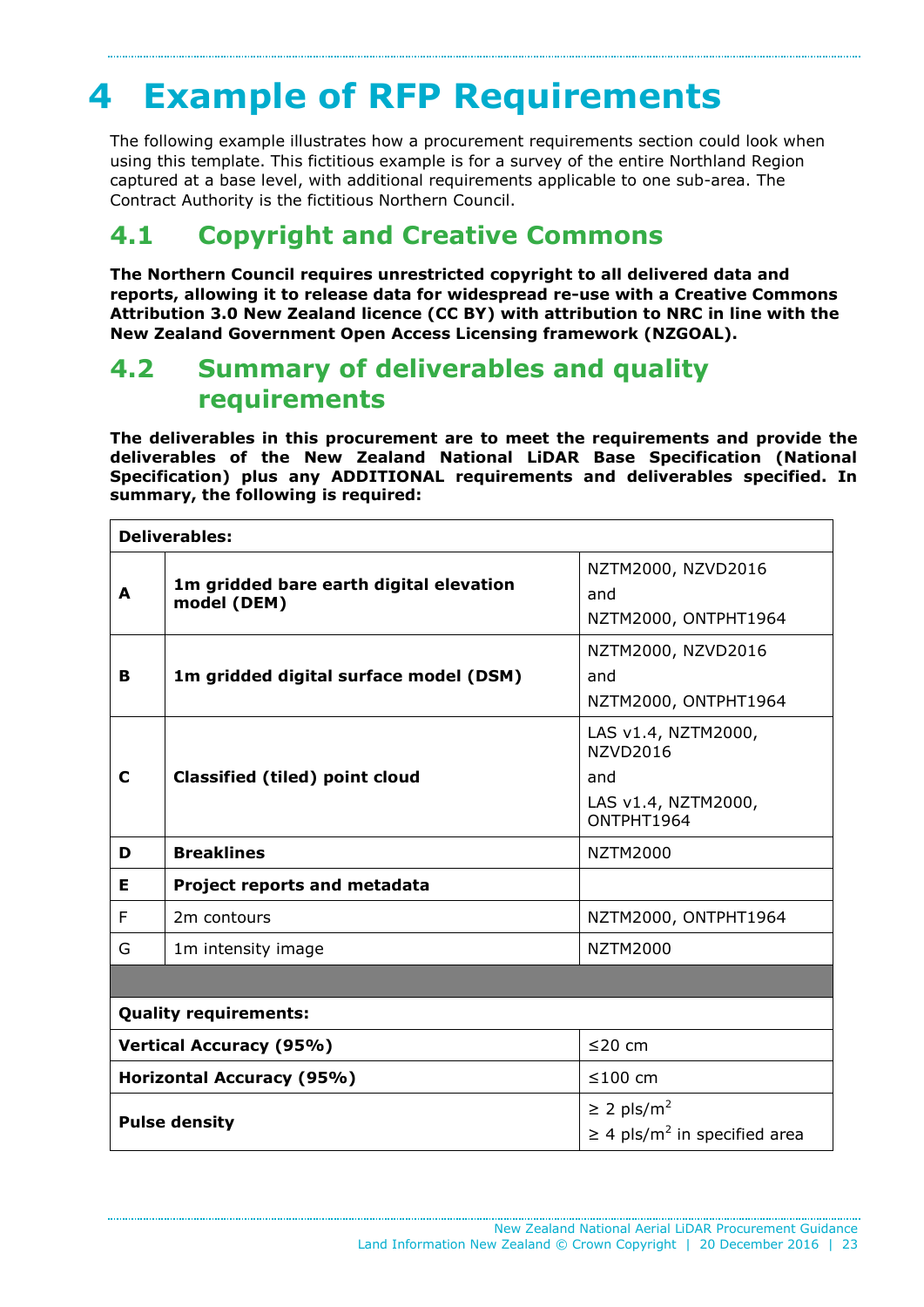## <span id="page-23-0"></span>**4.3 Exceptions to requirements**

**The delivery is expected to meet or exceed the minimum requirements set in the National Specification plus the additional requirements in this tender document. Technical alternatives that enhance the data or associated products are encouraged, may be submitted with any tender response, and will be given due professional consideration by the Northern Council.**

## <span id="page-23-1"></span>**4.4 Collection**

## 4.4.1 Collection area

**The collection area is for the entire Northland region, as shown below in Figure 1. The required pulse density is 2 pulses per square metre, with the exception of the Kaikohe area 56km<sup>2</sup> ) shown in Figures 3 which requires 4 pulses per square metre. The capture area has been configured in LINZ 1k tiles, which cover a total area of 13,725km<sup>2</sup> . Delivery is expected as full tiles – no partial tiles. Adequate buffering is expected such that the required tiles are free from data gaps and edge effects. Refer to attached shape files:**



**Figure 1 – Northland Region capture extent at 2 pulses/sqm. See NorthlandRegionTiles.shp.**



**Figure 2 – Kaikohe high density capture area.**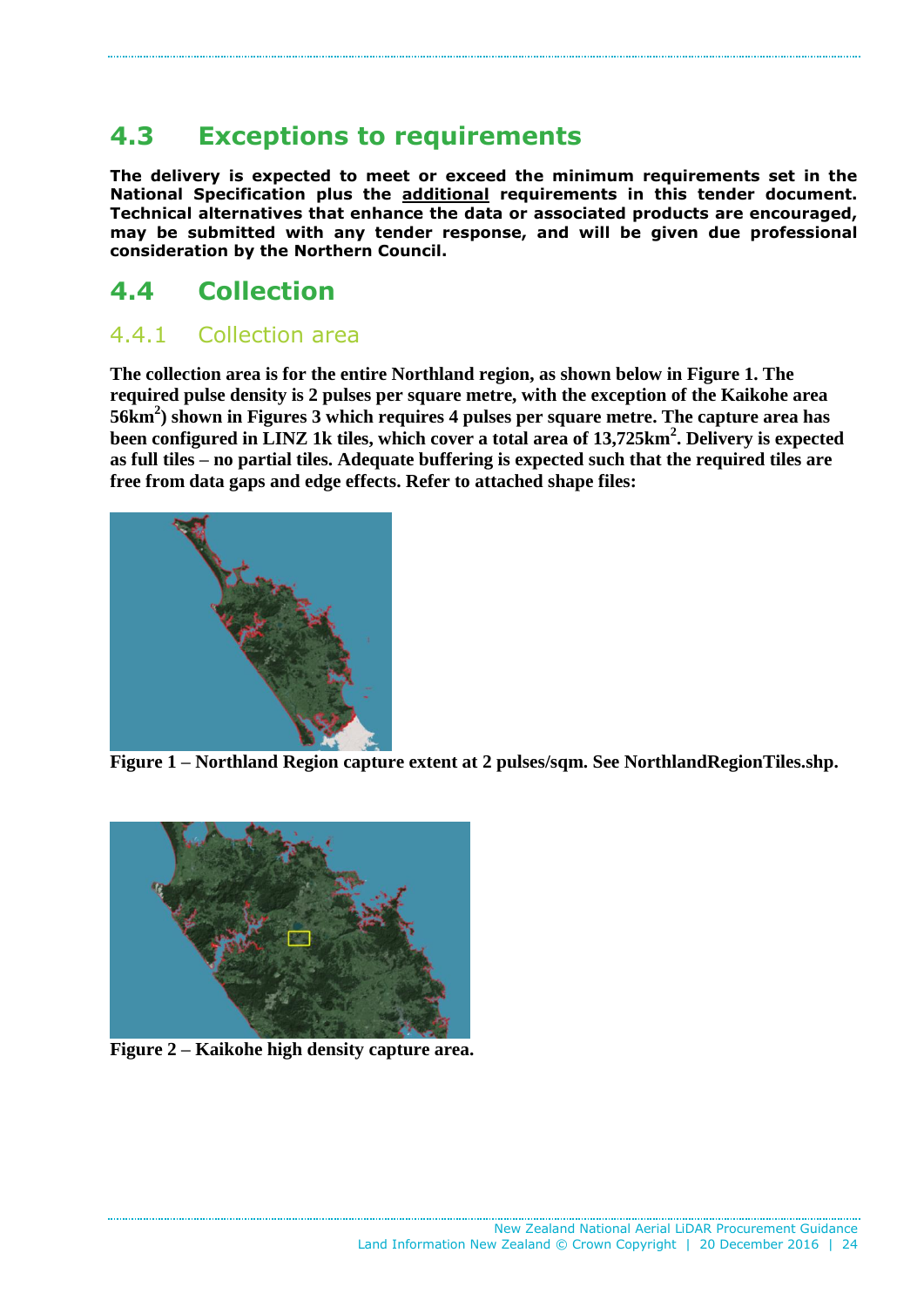

**Figure 3 - Kaikohe capture extent at 4 pulses/sqm. See KaikoheTiles.shp.**

## 4.4.2 Capture and delivery timeframes

- **(a) Data is to be captured beginning 1 May 2017, with a requirement for all data to be captured before 1 December 2019. Area shown in Figure 3 is to be captured during "leaf-off", 1 July through 1 October.**
- **(b) Vendor shall provide an indicative date for a first delivery of 5km<sup>2</sup> minimum point cloud, DEM, and DSM.**
- **(c) Vendor shall provide an indicative date for final delivery for all datasets. No later than 1 June 2020 is desired.**

**A detailed delivery and payment schedule will be developed in the contract.**

### 4.4.3 Quality level

**The minimum acceptable point cloud quality is:**

| <b>Vertical Accuracy (95%)</b>                   | $≤20$ cm                                                        |
|--------------------------------------------------|-----------------------------------------------------------------|
| <b>Horizontal Accuracy (95%)</b>                 | $≤100$ cm                                                       |
| <b>Aggregate Nominal Pulse Density</b><br>(ANPD) | ≥ 2pls/m <sup>2</sup><br>≥ 4pls/m <sup>2</sup> (Fig. 3<br>area) |

**Describe the methodologies that will be used to achieve this required accuracy, how this will be independently verified, and actions that will be taken if the required quality criteria is not met at check sites. Provide examples (including references) of other projects you have delivered that have achieved this level of accuracy.**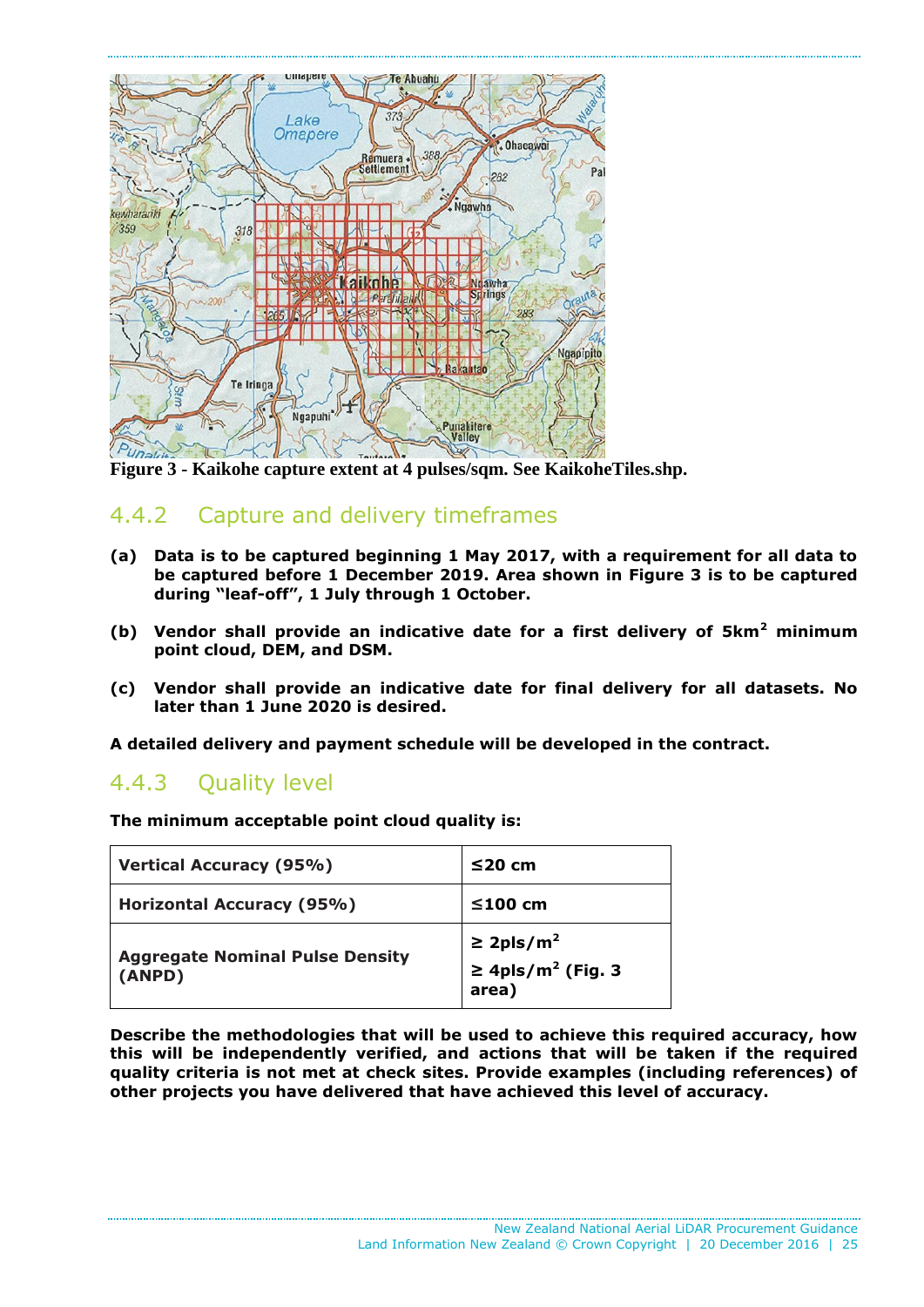### 4.4.4 Data voids

**Data voids resulting from obstructions caused by surface features such as buildings and gorges are not acceptable in the area defined in Figure 3.**

**The vendor shall include their proposed flight planning including flying altitudes, scan angles, and swath overlap to ensure these project expectations are met.**

### 4.4.5 Photographic imagery

**Where an acquisition system has integrated digital cameras, it is highly desirable that imagery is to be captured simultaneously with the LiDAR when flying during suitable light conditions. All imagery shall be delivered per the tiling and naming convention in the specification. This deliverable should be included in the proposal as a line item.**

## <span id="page-25-0"></span>**4.5 Data processing and handling**

### 4.5.1 LAS file format

**ASPRS LAS Version 1.4, using Point Data Record Format 6, 7, 8, 9 or 10, delivered as LAZ files. As an alternative, the Northern Council will accept LAS v1.2 or LAS v1.3 if LAS v1.4 cannot be supplied. This must be identified in the proposal and will affect the classification definitions used.**

### 4.5.2 Datums and coordinate reference system

**Deliverables shall be provided in terms of both:**

- **NZGD2000, NZVD2016, NZTM2000, and**
- **NZGD2000, ONTPHT1964, NZTM2000**

### 4.5.3 Positional accuracy validation

**The vendor shall state the proposed quantity and locations of check sites in the proposal, and the details of the local check sites. The preferred check site is to be made up of 25 or more points on a grid with 5 metre spacing on a flat and smooth surface.**

**The point cloud is expected to comply with the required vertical and horizontal accuracies at all check sites before the vendor undertakes further classification and processing. If the project accuracy requirements are not met at any check site then this must be investigated, reported and discussed with the Northern Council. The cause of non-compliance must be identified and a repeat LIDAR survey of the local area, at the vendors expense, may be required if the LiDAR data is determined to be the cause of significant non-compliance. In special cases the Council may agree to minor excursions from the required accuracy. This must be documented in the project QA/QC report.**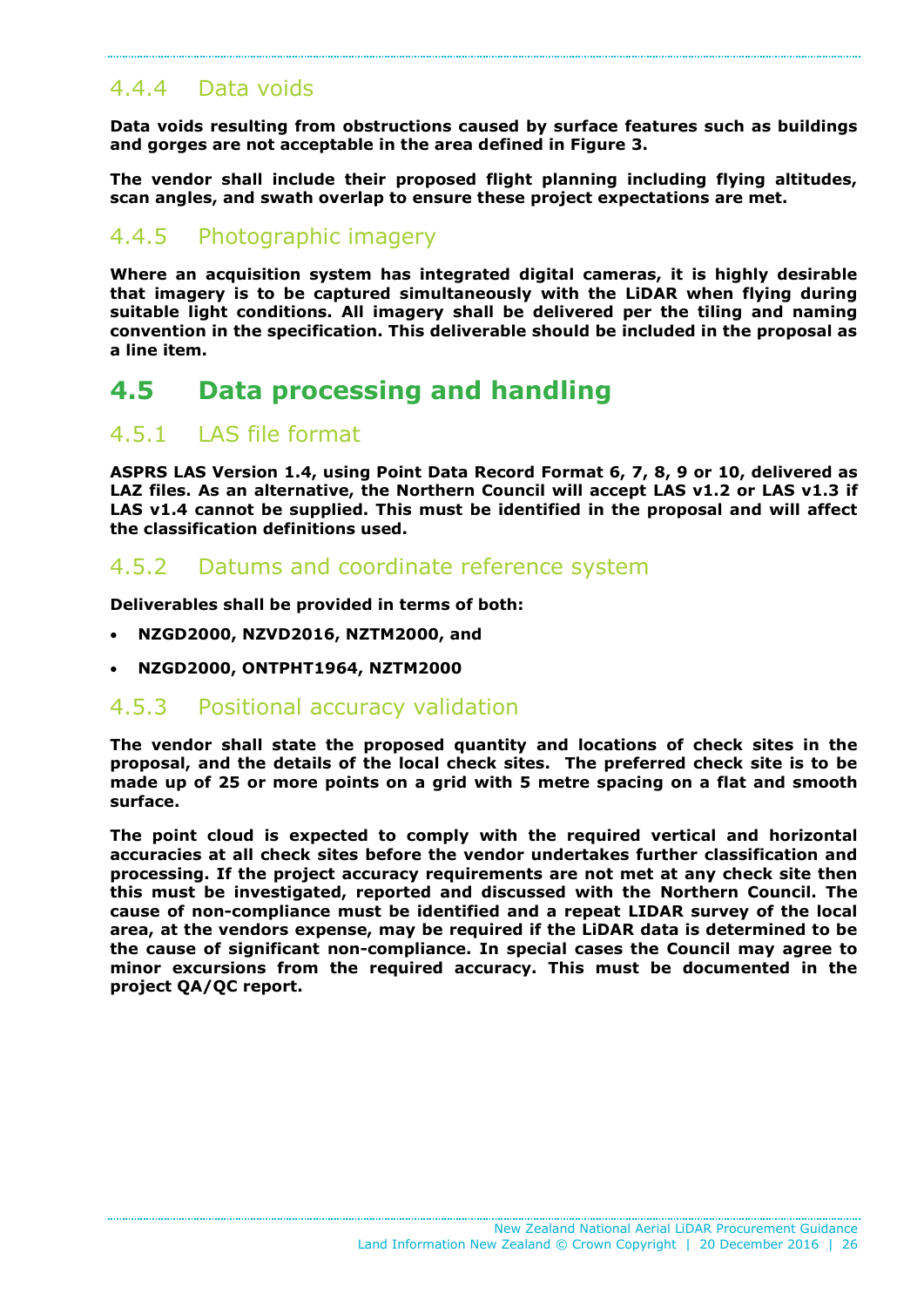## 4.5.4 Point classification

| Code | Description                     |
|------|---------------------------------|
| 1    | Processed, but unclassified     |
| 2    | Ground                          |
| 3    | Low vegetation $(0.5m)$         |
| 4    | Medium vegetation (0.5m-<br>2m) |
| 5    | High vegetation $(>2m)$         |
| 6    | <b>Building</b>                 |
| 7    | Low noise                       |
| 9    | Water                           |
| 18   | High noise                      |

#### **The following LAS classification is required:**

## <span id="page-26-0"></span>**4.6 Hydro-flattening**

**The Wairoa River shall be hydro-flattened downstream of the confluence with the Waiotama River (-35.8162, 174.0583) NE of Tangiteroria. No other rivers require hydro-flattening.**

**All lakes, ponds, and reservoirs over 10,000m<sup>2</sup> – as an indication 357 were identified using LINZ mapping polygons.**